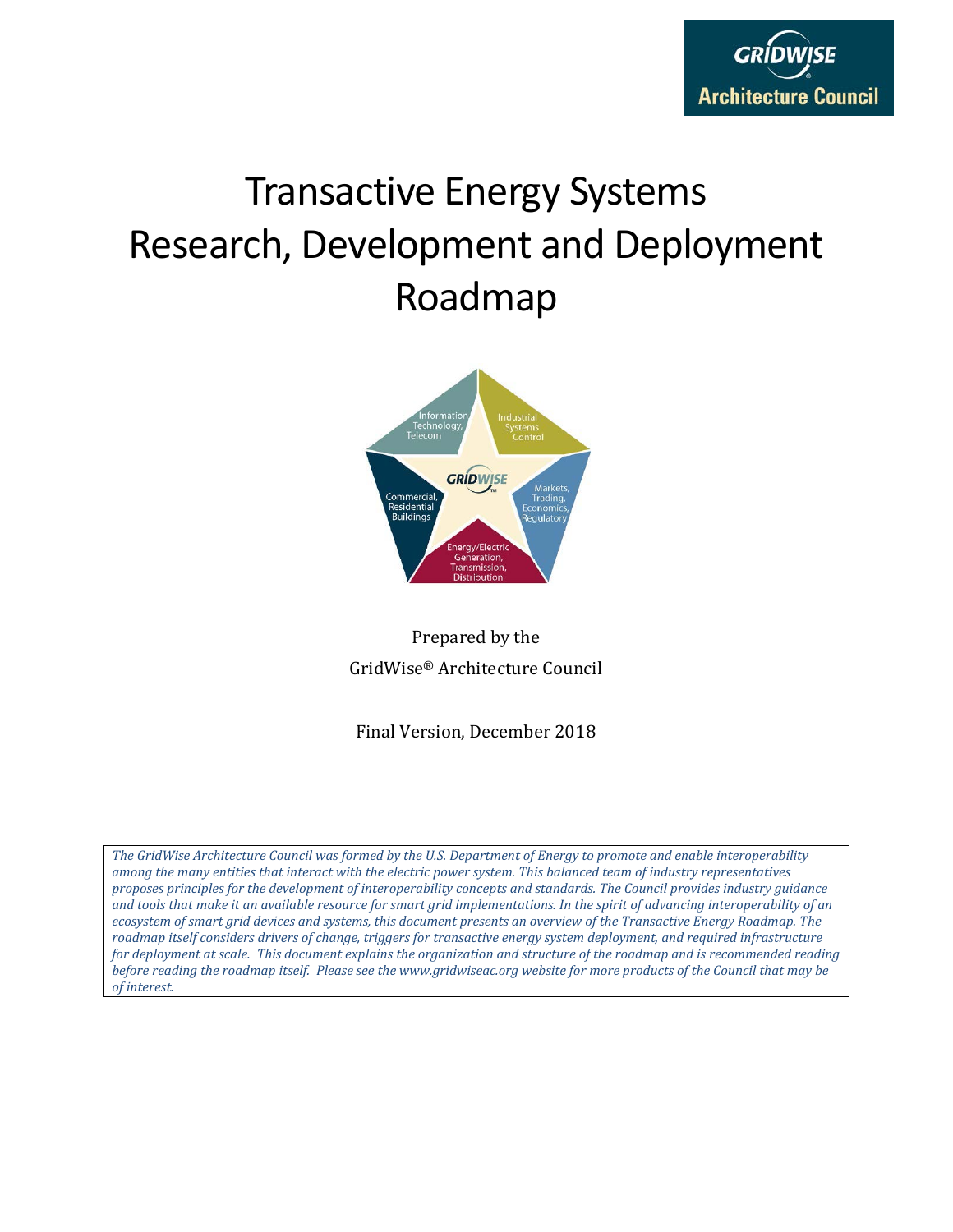

# **Contents**

www.gridwiseac.org Page 2 of 36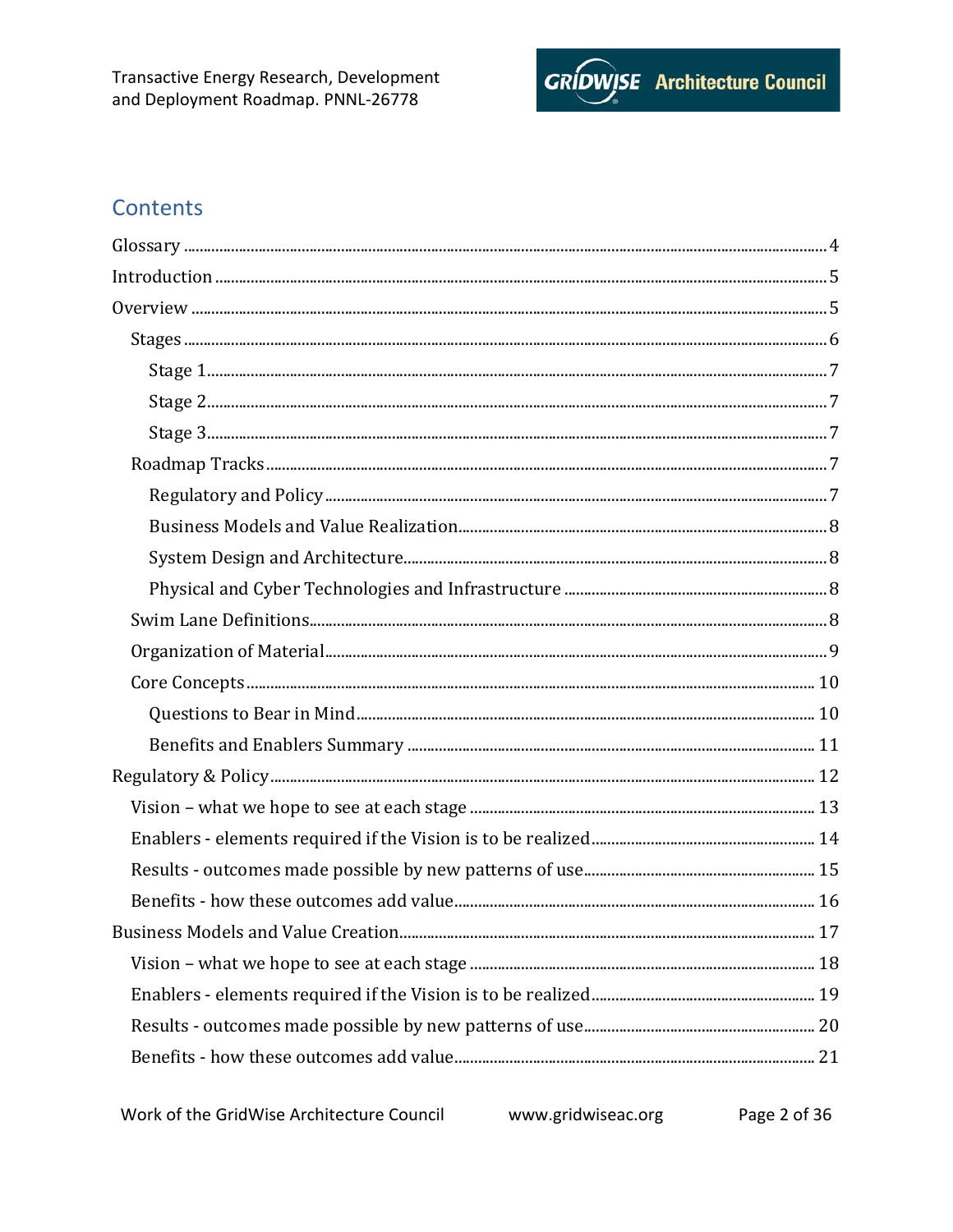

# Figures

| Figure 2: Example Benefits/Enablers for the Regulatory & Policy Track 12          |  |
|-----------------------------------------------------------------------------------|--|
| Figure 3: Example Benefits/Enablers for the Business Models & Value Realization   |  |
| Figure 4: Example Benefits/Enablers for the System Design & Architecture Track 23 |  |
| Figure 5: Example Benefits/Enablers for the Physical & Cyber Technologies &       |  |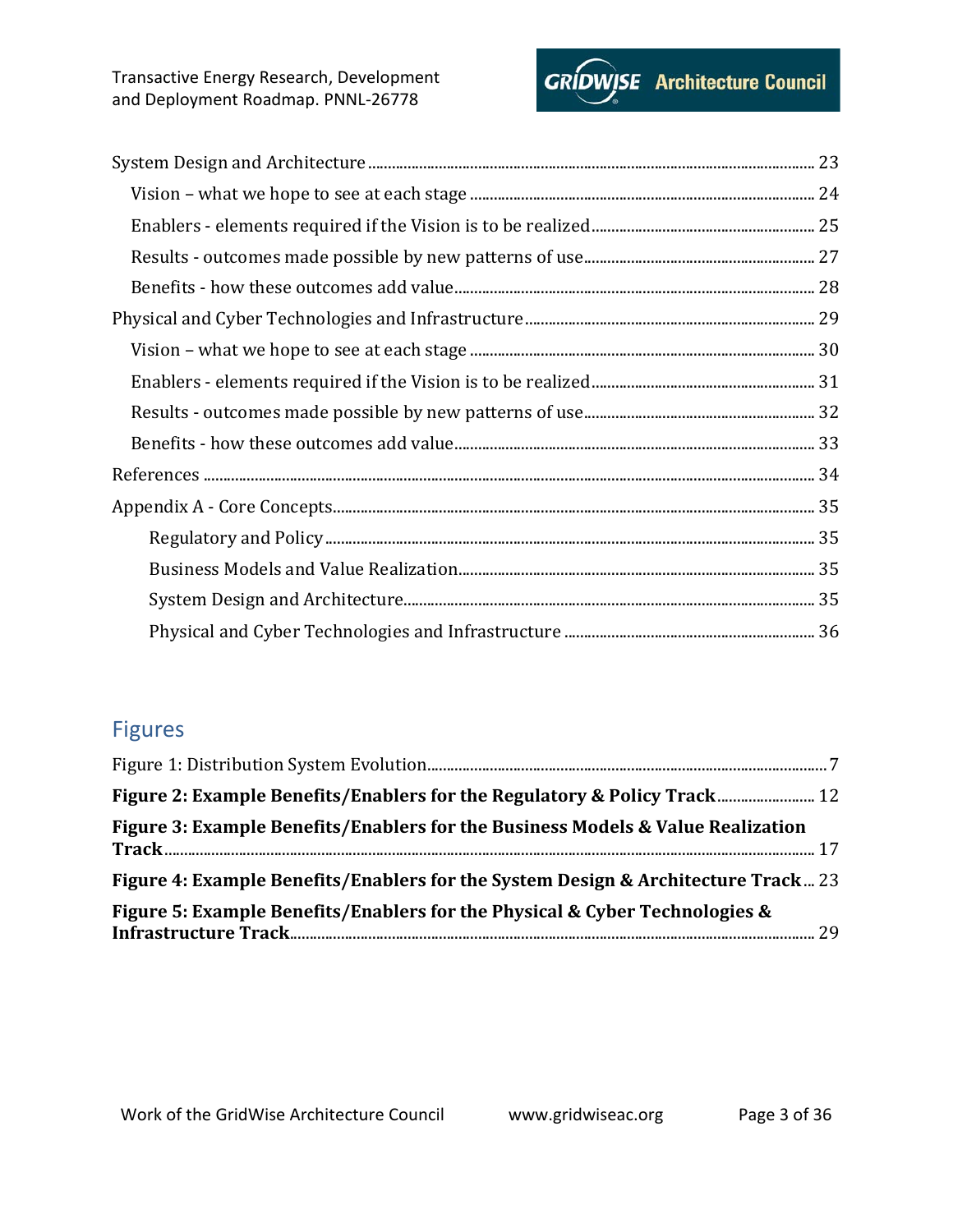

# <span id="page-3-0"></span>**Glossary[1](#page-3-1)**

i<br>I

| <b>ADMS</b>          | Advanced Distribution Management System                                                   |
|----------------------|-------------------------------------------------------------------------------------------|
| AMI                  | <b>Advanced Metering Infrastructure</b>                                                   |
| BEM(S)               | <b>Building Energy Management (System)</b>                                                |
| Congestion           | Restriction of electricity flow over a line due to physical limitations                   |
| <b>CVR</b>           | <b>Conservation Voltage Reduction</b>                                                     |
| Cyber-Physical       | Interacting digital, analog, physical, and human components engineered for function       |
| System               | through integrated logic and physics                                                      |
| <b>DER</b>           | Distributed Energy Resource                                                               |
| <b>DERMS</b>         | Distributed Energy Resource Management System                                             |
| <b>Deterministic</b> | A model which, when given a particular input, will always produce the same output (no     |
|                      | randomness)                                                                               |
| <b>DMS</b>           | Distribution Management System                                                            |
| <b>DOE</b>           | U.S. Department of Energy                                                                 |
| <b>DOE</b>           | U.S. Department of Energy                                                                 |
| <b>DR</b>            | <b>Demand Response</b>                                                                    |
| <b>DSO</b>           | Distribution System Operator <sup>2</sup>                                                 |
| <b>FERC</b>          | Federal Energy Regulatory Commission                                                      |
| <b>IOU</b>           | <b>Investor Owned Utility</b>                                                             |
| <b>ISO</b>           | Independent System Operator                                                               |
| <b>LMP</b>           | <b>Locational Marginal Price</b>                                                          |
| <b>MDM</b>           | Meter Data Management (System)                                                            |
| <b>NARUC</b>         | National Association of Regulatory Utility Commissioners                                  |
| Prosumer             | A prosumer is a person (or entity) who both consumes and produces                         |
| <b>PSC</b>           | <b>Public Service Commission</b>                                                          |
| <b>PUC</b>           | <b>Public Utility Commission</b>                                                          |
| <b>PV</b>            | Photo-Voltaic                                                                             |
| <b>RTO</b>           | Regional Transmission Operator                                                            |
| <b>Stochastic</b>    | Stochastic optimization refers to the minimization (or maximization) of a function in the |
|                      | presence of randomness in the optimization process                                        |
| T&D                  | <b>Transmission and Distribution</b>                                                      |
| TE(S)                | Transactive Energy (System)                                                               |
| <b>VVO</b>           | Volt-VAR Optimization                                                                     |
| X <sub>2</sub> G     | Anything to Grid                                                                          |

Work of the GridWise Architecture Council www.gridwiseac.org Page 4 of 36

<span id="page-3-1"></span><sup>&</sup>lt;sup>1</sup> This glossary also includes some terms not used in this Roadmap but which relate to other terms and which may be useful for the reader.

<span id="page-3-2"></span><sup>&</sup>lt;sup>2</sup> There are a range of DSO models under consideration in the industry. In this Roadmap the DSO is the entity responsible for planning and operational functions associated with a distribution system that is modernized for high levels of DERs and handles the interface to the bulk system Transmission System Operator (TSO) at a locational marginal price (LMP) node or transmission-distribution substation.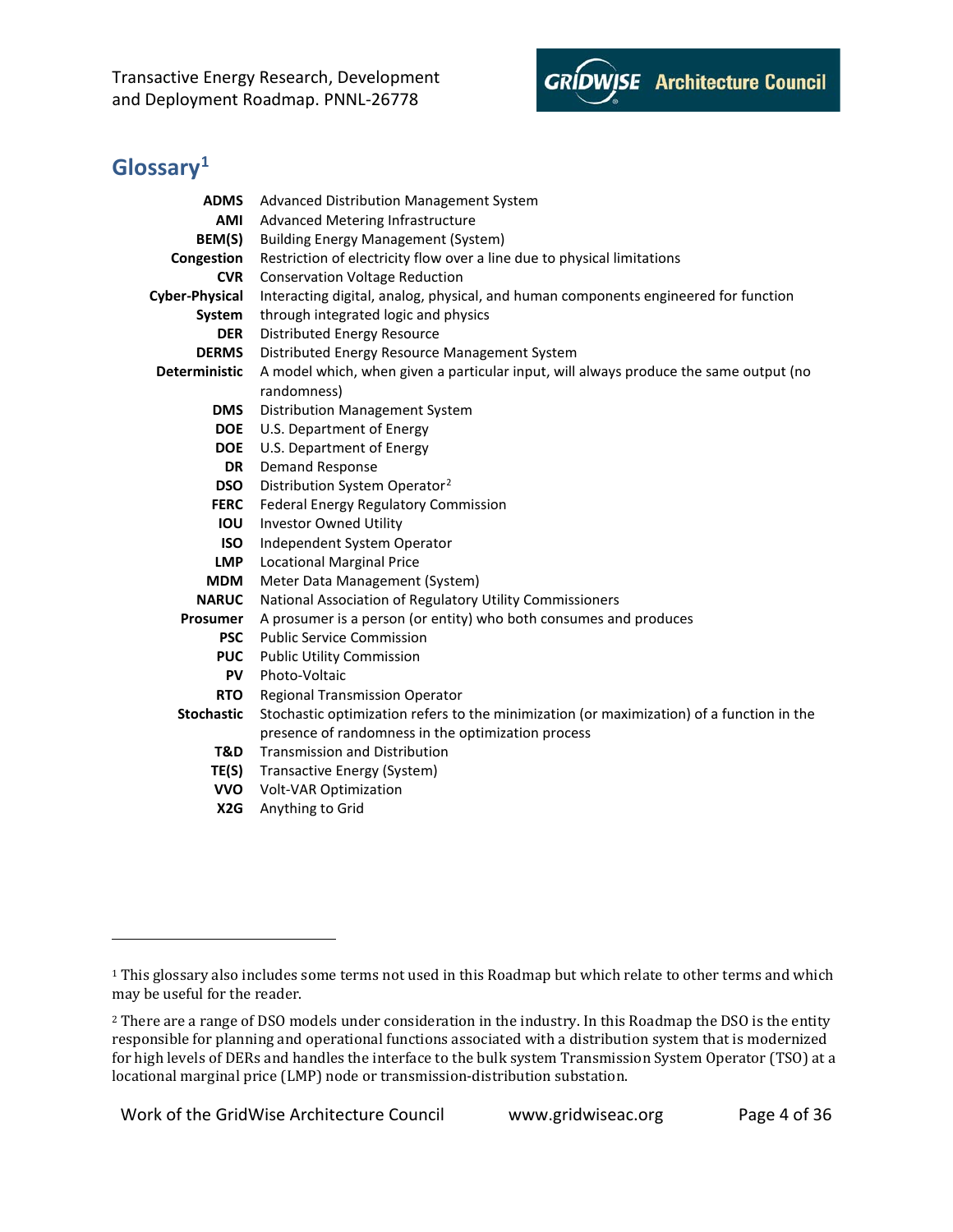

# <span id="page-4-0"></span>**Introduction**

It has been said that if Thomas Edison could see the electric industry today he would recognize it as being much the same as 100 years ago, but that may not be the case for much longer. The century old paradigm of large scale generation and distribution is starting to change as renewable resources make more of an impact. New distributed devices, both consumer and utility-owned, impact the grid directly and also interact with each other. Preparation to integrate these new resources and technologies through consideration of operational and policy changes built around measured and effective choices has already started. For example, the industry is undergoing a fundamental shift from a "load following" paradigm, where central generation adjusted to varying demand, to a "supply following" paradigm, where responsive demand absorbs variable generation such as solar and wind. During the transition to a more highly distributed system, the industry can't afford to design purely for either extreme. A key to success is the use of technologies that support flexible coordination of centralized and distributed elements. One such approach is provided by transactive energy systems.

Transactive energy systems are systems of economic and control mechanisms that allows the dynamic balance of supply and demand across the entire electrical infrastructure using value as a key operational parameter[3](#page-4-2). The broad definition allows us to recognize the existing use of transactive techniques in bulk energy markets and to also consider the how to enable new techniques that may be used in distribution systems, at the interface between transmission and distribution, and perhaps even more broadly.

The need for transactive energy systems is being driven by economic, technological and customer preference opportunities that were just beginning to exist five years ago. With today's enhanced performance and declining costs for many renewable energy sources and storage technologies being deployed, these increased uses of distributed energy resources are here to stay. Distribution systems were not designed for large scale deployment of distributed energy resources with potential power flows in multiple directions. Ad hoc arrangements have worked so far, but as the combined effects of changes often outside of regulatory and utility observation and control become significant, a more robust response to maintaining and enhancing safety, reliability, and resilience of distribution energy systems and markets is required.

# <span id="page-4-1"></span>**Overview**

I

The GWAC transactive energy roadmap outlines a vision and path forward to achieve deployment of transactive energy systems at-scale as an operational element of the electric

<span id="page-4-2"></span><sup>3</sup> Section 3.1, GridWise Transactive Energy Framework Version 1.0, PNNL-22946, January 2015 (http://www.gridwiseac.org/pdfs/te\_framework\_report\_pnnl-22946.pdf)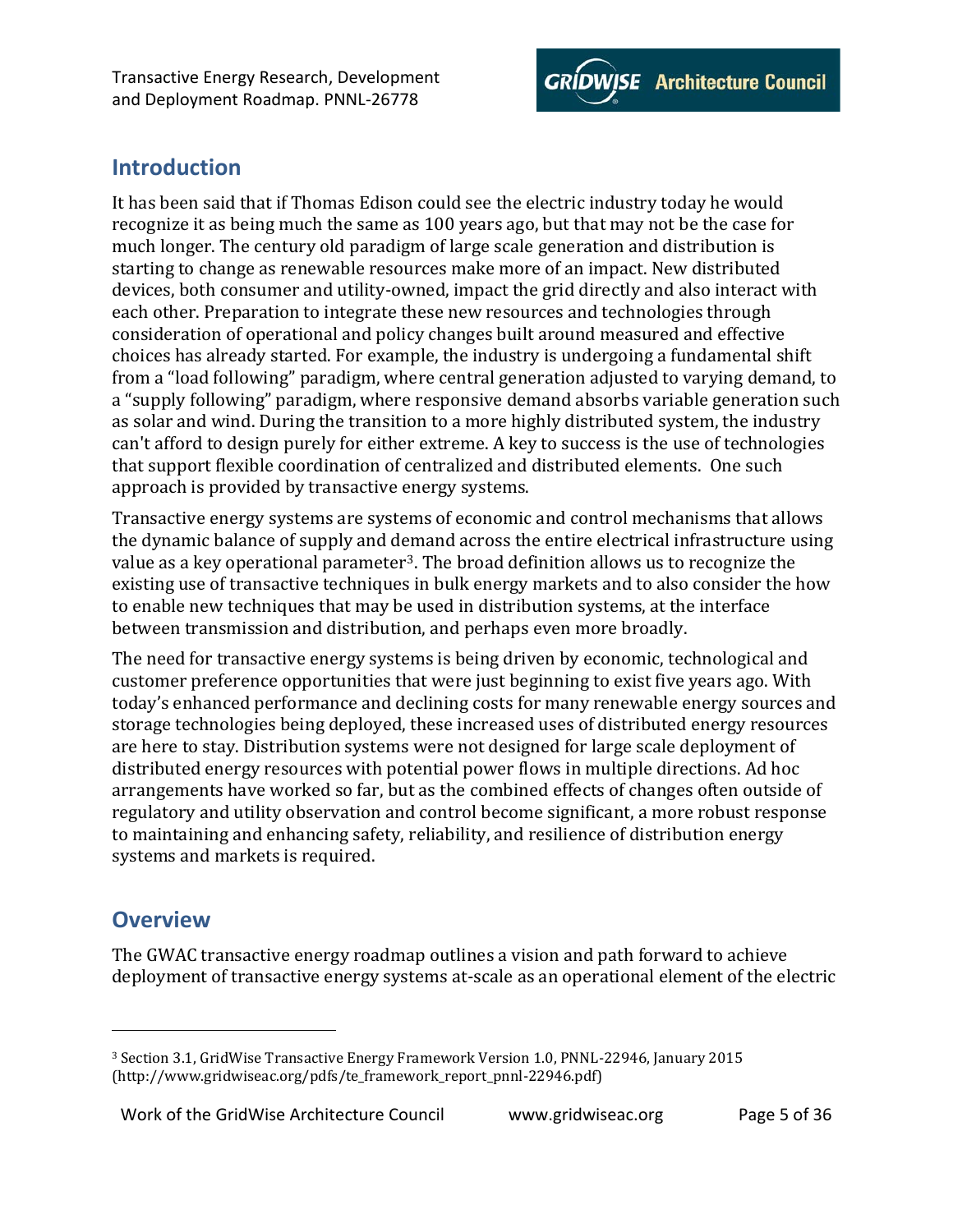

power system to facilitate the integration of distributed energy resources and dynamic end-uses such as connected buildings. It also considers the application of transactive energy systems for the coordination and control of end-uses, for example, in managing energy in buildings and campuses.

The roadmap considers drivers of change, triggers for transactive energy system deployment, and required infrastructure for deployment at scale. Gaps in technology and infrastructure that may require investment are identified.

The roadmap captures potential changes over time (Stages) and organizes them by business and technical Tracks. Within each Track it also groups potential changes into Swim Lanes that identify what it is that we hope to see, what it takes for this to occur, what we see as a result, and what these features do to add value.

### <span id="page-5-0"></span>**Stages**

The roadmap is based on considering what is required to support increasing levels of distributed energy resource penetration in electrical distribution systems. The roadmap considers the overall vision in three stages, depicted i[n Figure 1,](#page-6-5) primarily characterized by the level of market development around distributed energy resource (DER) penetration. These stage definitions facilitate the reader to determine what stage a given distribution system is in based on how its characteristics align with these definitions. One should note that there are implications for the relationship between the distribution utilities and the bulk power system, and given the regional nature of the bulk power system, all distribution utilities within a given region will not usually find themselves at the same stage.



Work of the GridWise Architecture Council www.gridwiseac.org Page 6 of 36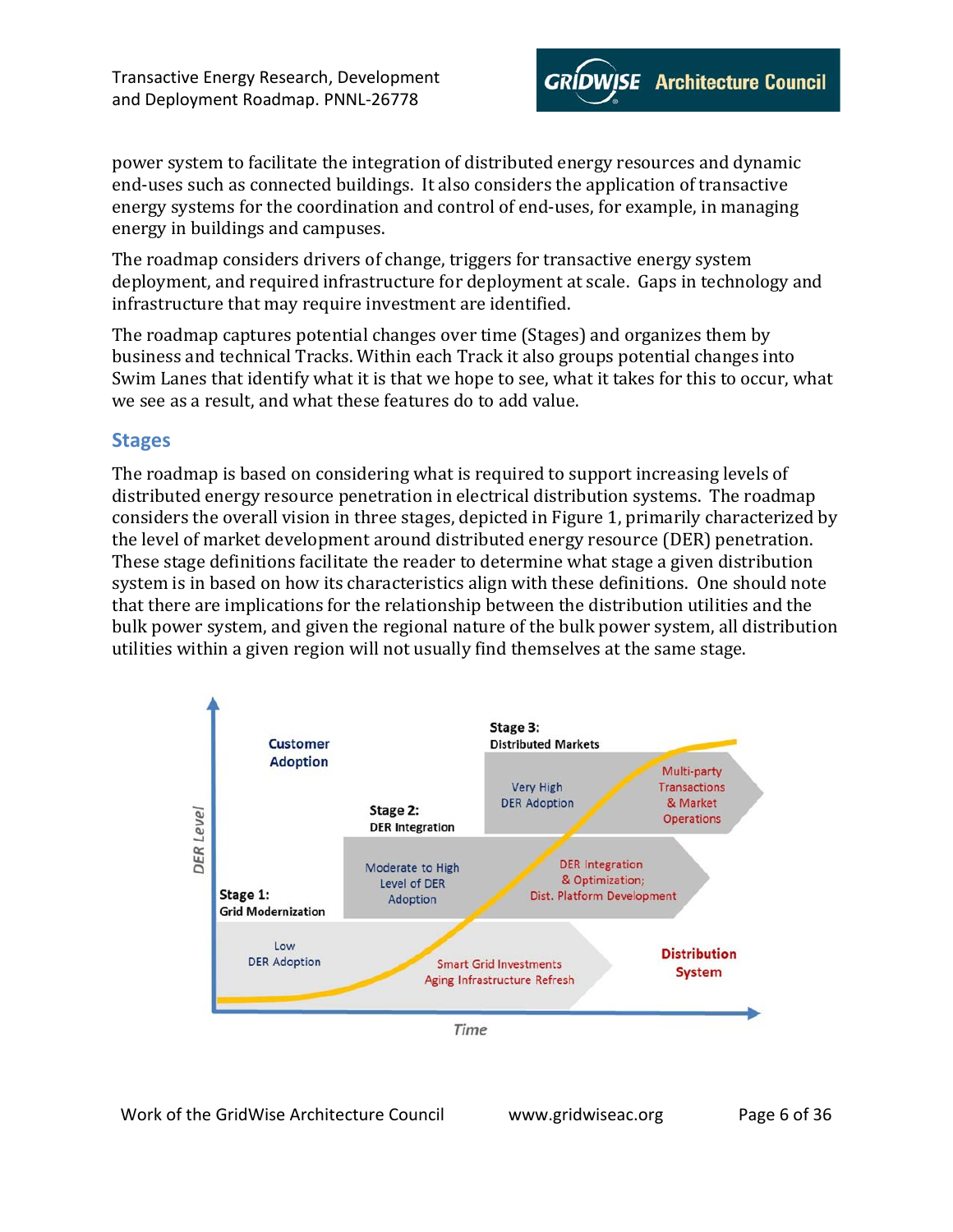

*Figure 1: Distribution System Evolution[4](#page-6-6)*

#### <span id="page-6-5"></span><span id="page-6-0"></span>*Stage 1*

In stage 1 there is limited DER penetration. DER value is administratively set (such as in net metering tariffs). DER has minimal but perceivable impact on distribution system operations. In the following sections this stage is characterized as "persistently demonstrated".

#### <span id="page-6-1"></span>*Stage 2*

Levels of DER penetration grow as device prices continue to drop. Net metering tariffs begin to be replaced with market interactions that establish the value of the DER assets. Aggregated DER or large DER assets interact with bulk power markets based on a limited number of value streams. DER penetration has manageable impact on distribution system operations. In the following sections, this stage is characterized as "broadly applied".

#### <span id="page-6-2"></span>*Stage 3*

DER penetration grows impacting distribution system operations and requiring new means for asset owners to realize return on investment. Combinations (stacks) of value streams are realized through DER participation in local, distribution level, markets. The stacked value streams have spatial and temporal variability reflecting operational needs in the distribution and bulk power systems. In the following sections, this stage is characterized as "at scale".

# <span id="page-6-3"></span>**Roadmap Tracks**

The roadmap tracks generally follow the GridWise Transactive Energy Framework's breakdown of considerations for transactive energy systems into the following four tracks:

#### <span id="page-6-4"></span>*Regulatory and Policy*

I

This track describes the actions needed by regulators and other policy makers to enable Transactive Energy (TE) systems as envisioned in each of the three stages. The objective of the actions in this track is to establish an environment that enables transacting parties to understand rules of engagement and compensation in addition to performance requirements (and penalties for non-performance). The actions also focus on achieving a consistency of approach across jurisdictions as much as possible to promote interoperability. The actions described may be carried out by different policy-making bodies depending on the individual jurisdictions and types of utilities.

<span id="page-6-6"></span><sup>4</sup> LBNL-1003797, October 2015, Distribution Systems in a High Distributed Energy Resources Future: Planning, Market Design, Operation and Oversight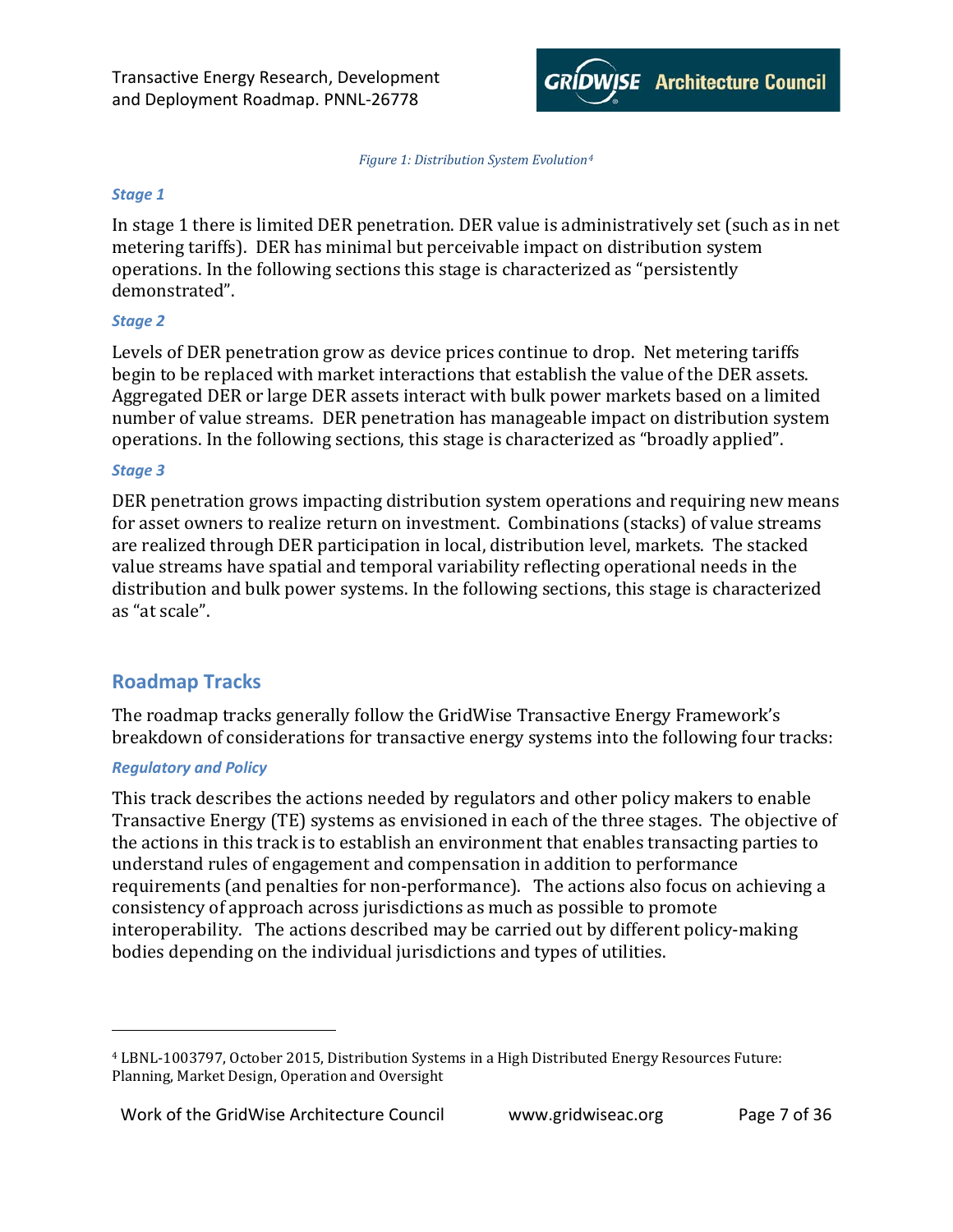

Many of the actions described in this track support development and implementation actions described in the following Business Models and Value Realization track, and to a limited extent, the actions included in the System Design and Architecture and Physical and Cyber Technologies and Infrastructure tracks.

#### <span id="page-7-0"></span>*Business Models and Value Realization*

This track focuses on the various stakeholders, their roles in TE and how their business models need to evolve for them to provide and realize value in each of the three stages. While the regulatory and policy track describes the actions policymakers need to take to establish the needed TE environment, this track focuses on the actions to assess and implement needed business model changes by various stakeholder types, recognizing that business model changes include value propositions on both supply and demand sides.

#### <span id="page-7-1"></span>*System Design and Architecture*

This track focuses on system design and architecture actions necessary to support each stage specifically dealing with information interoperability to support TE valuation, and operation and control aspects to understand and manage the impacts on the electric grid. This track depends on the business model to define required information exchange between TE parties in content and timing. This is where each stakeholder needs to develop or understand their "as-is" architecture and their "to-be" architecture, then develop a set of transitional states to get them there and transition between stages.

#### <span id="page-7-2"></span>*Physical and Cyber Technologies and Infrastructure*

This track focuses on the changing Cyber-Physical needs and required actions through the progression of the three stages. This track addresses the technical layers of the GWAC Stack and the physical layers of the Control Abstraction Stack. It includes the activities aimed at the electrically connected network and the communications networks that are necessary to monitor and control the electric grid. This track depends on the information exchange requirements considered in the system design and architecture track to ensure the ability to exchange information in support of transactions without detrimentally affecting the reliability of the electrical network.

Each of these areas is informed by the drivers for change such as increased penetration of rooftop solar, energy storage, electrification of transportation, etc.

### <span id="page-7-3"></span>**Swim Lane Definitions**

For each of the roadmap tracks, there is a separate table that describes the features of that track by each of the three stages. Also, for each stage there are four swim lanes that provide a more detailed breakdown of the features not only by stage but also by different perspectives. These perspectives are:

- **Vision** what we hope to see at each stage
- **Enablers** elements required if the Vision is to be realized
- **Results** outcomes made possible by new patterns of use

Work of the GridWise Architecture Council www.gridwiseac.org Page 8 of 36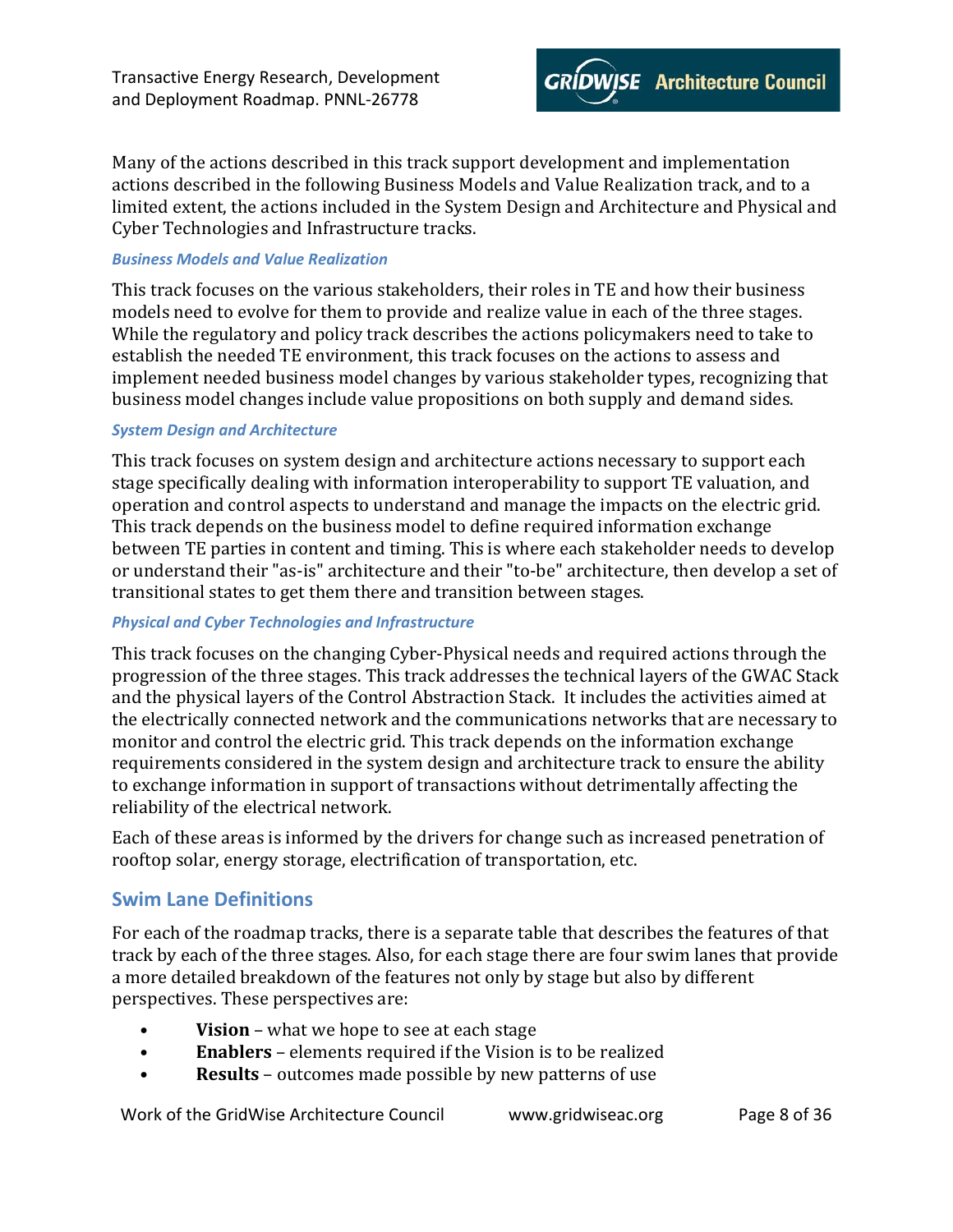• **Benefits** – how these outcomes add value (when compared with the status quo)

# <span id="page-8-0"></span>**Organization of Material**

In order to show the impact of changes based on the use of Tracks, Stages, and Swim Lanes, the roadmap is organized into sections based on Tracks. In addition to the Tracks mentioned above, the roadmap contains an additional Overview section which captures some of the key concepts from the other tracks. It provides an executive summary for the roadmap.

At the start of each section (except for the Overview), there is a list of three to five main concepts that were considered important to see represented in the section. These core concepts state the fundamental concept in as timeless (stage free) manner as possible so that one can then apply the concept by stating how it manifests through the stages. These manifestations are documented in tables. Also included in the core concepts are condensed encapsulations of the transactive energy principles described in Section 3.3 of the GWAC TE Framework

Within each section there are four tables, one for each swim lane. The tables consist of multiple rows of information. Each row of information captures something that represents a change or evolution occurring over time with three columns to describe what is seen in stages 1, 2, and 3 as the examples below show.

| <b>Vision</b><br>what we hope to see at | Stage 1<br>Persistently | Stage 2<br><b>Broadly Applied</b> | Stage 3<br><b>At Scale</b> |
|-----------------------------------------|-------------------------|-----------------------------------|----------------------------|
| each stage                              | Demonstrated            |                                   |                            |
|                                         | Early scenario 1        | Mid scenario 1                    | Late scenario 1            |
|                                         | Early scenario 2        | Mid scenario 2                    | Late scenario 2            |
|                                         | Early scenario 3        | Mid scenario 3                    | Late scenario 3            |

| <b>Enablers</b><br>elements required if the<br>Vision is to be realized | Stage 1<br>Persistently<br>Demonstrated | Stage 2<br><b>Broadly Applied</b> | Stage 3<br>At Scale |
|-------------------------------------------------------------------------|-----------------------------------------|-----------------------------------|---------------------|
|                                                                         | Early scenario 1                        | Mid scenario 1                    | Late scenario 1     |
|                                                                         | Early scenario 2                        | Mid scenario 2                    | Late scenario 2     |
|                                                                         | Early scenario 3                        | Mid scenario 3                    | Late scenario 3     |

| <b>Results</b>         | Stage 1          | Stage 2                | Stage 3         |
|------------------------|------------------|------------------------|-----------------|
| outcomes made possible | Persistently     | <b>Broadly Applied</b> | <b>At Scale</b> |
| by new patterns of use | Demonstrated     |                        |                 |
|                        | Early scenario 1 | Mid scenario 1         | Late scenario 1 |
|                        | Early scenario 2 | Mid scenario 2         | Late scenario 2 |
|                        | Early scenario 3 | Mid scenario 3         | Late scenario 3 |

Work of the GridWise Architecture Council www.gridwiseac.org Page 9 of 36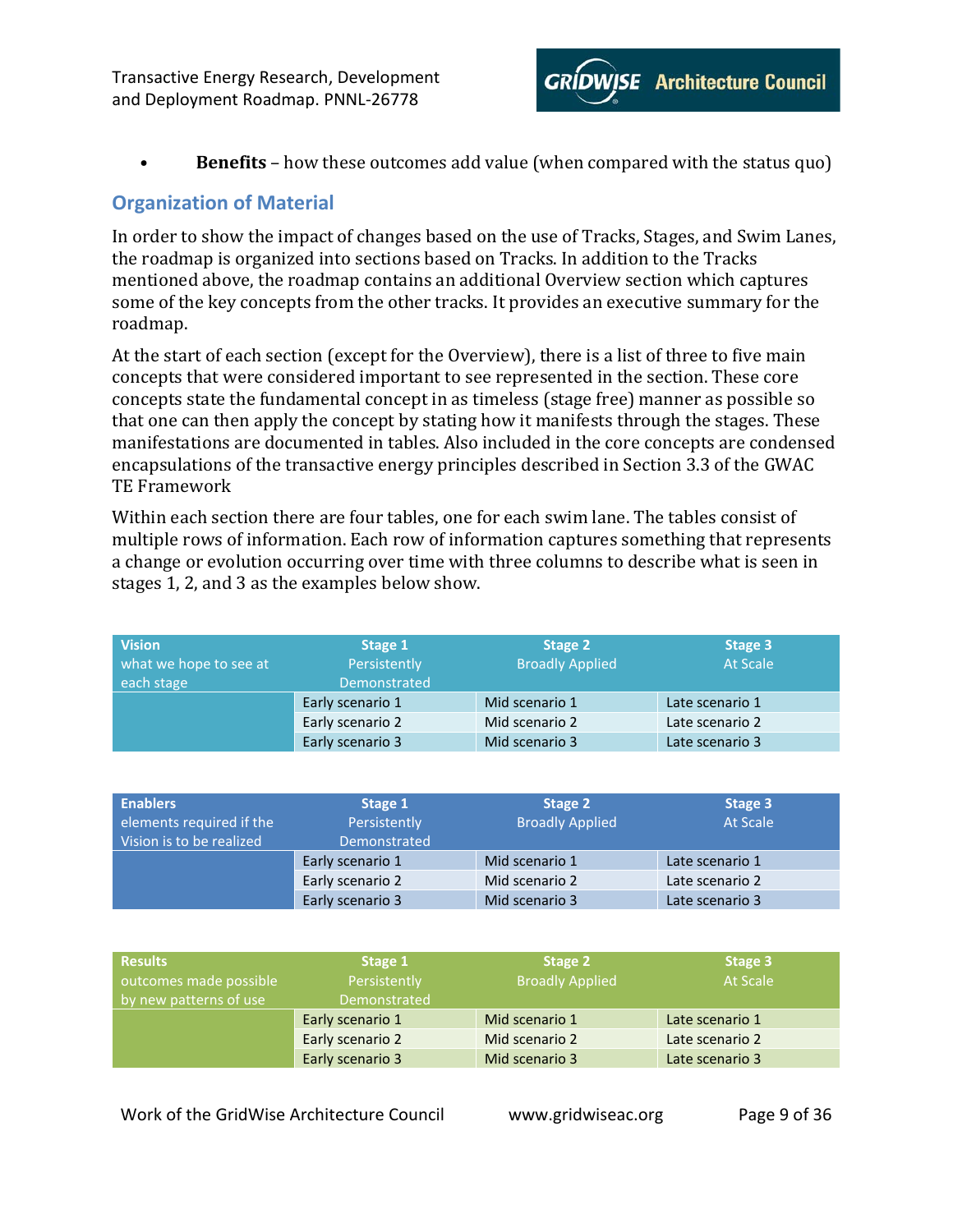| <b>Benefits</b><br>how these outcomes add<br>value | Stage 1<br>Persistently<br>Demonstrated | Stage 2<br><b>Broadly Applied</b> | Stage 3<br>At Scale |
|----------------------------------------------------|-----------------------------------------|-----------------------------------|---------------------|
|                                                    | Early scenario 1                        | Mid scenario 1                    | Late scenario 1     |
|                                                    | Early scenario 2                        | Mid scenario 2                    | Late scenario 2     |
|                                                    | Early scenario 3                        | Mid scenario 3                    | Late scenario 3     |

The core concepts provide a means to check for gaps (where a concept has not been invoked) or duplication (where a concept has been used multiple times). Although the core concepts provide a basis for verifying the completeness of the initial draft of the roadmap, multiple invocations of concepts are inevitable in cases where different rows have different scope but some overlap.

### <span id="page-9-0"></span>**Core Concepts**

Each section in this roadmap includes relevant core concepts (also described in Appendix A) which state the fundamental concepts in as timeless (stage-free) a manner as possible for each track of the roadmap. **Note**: items in *bolded italics* represent condensed encapsulations of the TE principles described in Section 3.3 of the TE Framework document[5.](#page-9-2)

#### <span id="page-9-1"></span>*Questions to Bear in Mind*

I

It may be helpful for readers to consider the following questions based on the core concepts as this document is being read. These, or other interrogatives may help to make some of the entries in the tables less conceptual and more concrete:

- Can you describe how the consistency of regulation from state to state impacts the minimum requirements with respect to implementing transactive systems both local and regionally?
- When it comes to intra- and inter- jurisdictional market monitoring and oversight functions what is the best place to describe these in policy (and regulation) and who should be responsible for enforcing them?
- What types of incentives and opportunities for transactive energy systems do you think might exist fin the next 2-3 years and who do you think should be accountable for standards of performance?
- Can you explain how to ensure that the alignment of business model values across the participating entities is observable and auditable?

<span id="page-9-2"></span><sup>5</sup> GridWise Transactive Energy Framework Version 1.0, PNNL-22946, January 2015 (http://www.gridwiseac.org/pdfs/te\_framework\_report\_pnnl-22946.pdf)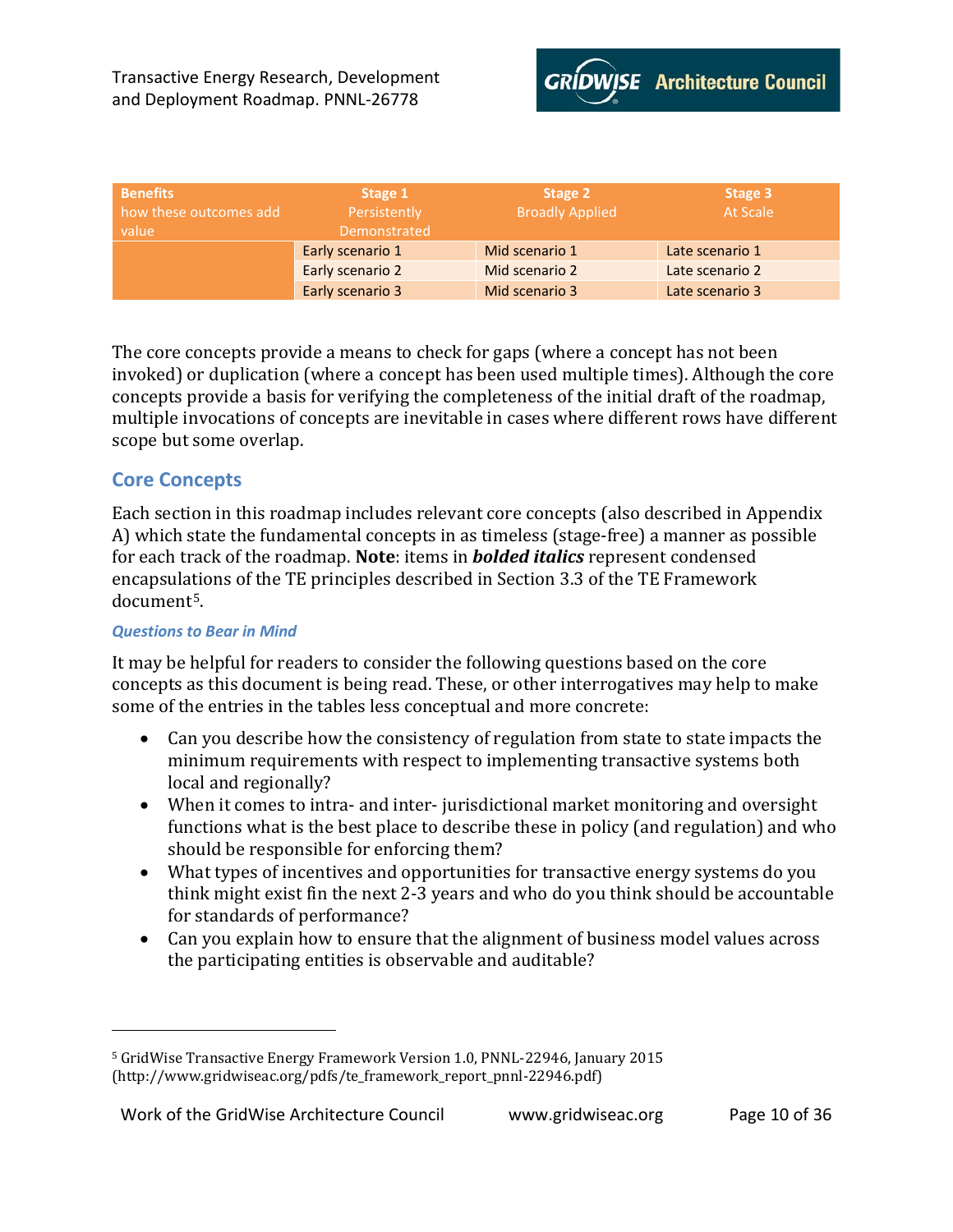- From a transactive energy systems perspective what do you think are the important elements to include in any standard set of definitions and structure for interfaces for X2G operations at all levels?
- Do you think we will see the interactions with buildings and facility-grids feature more prominently over time and if so what will be the drivers?
- What needs to happen in order for modeling and simulation solutions for TES to produce consistent results with each other and allow them to exchange data?
- How do you think the devices participating in transactive energy systems can support improved measurement, verification, and situational awareness of the electricity grid?
- What sort of markets and benefits might we see that transactive energy systems can support in terms of distributed devices securely integrating their actions into control schemes?
- What type of advances and services do we need to create the ability for consumer devices to support sub-cycle to long term activities in terms of markets including operations support?

#### <span id="page-10-0"></span>*Benefits and Enablers Summary*

The start of each of the following sections that represents a new Track provides an overview of selected benefits and enablers from each track. Most the roadmap is comprised of tables showing the evolution of a multitude of concepts and since this involves a large amount of information this section presents a few examples of benefits and enablers for each track and presents them in the form of a summary.

The examples in this roadmap are the result of many working group meetings as well as discussions and breakouts at GWAC meetings and as such they represent the collective thinking of all those involved. There are undoubtedly additional scenarios that could be added to this roadmap and these will naturally occur over time as technology, regulation, and businesses evolve.

As the impacts of DER increase and opportunities for TES arise, it should be noted that the geographical scope of TE expands through the stages of the roadmap in each table from left to right.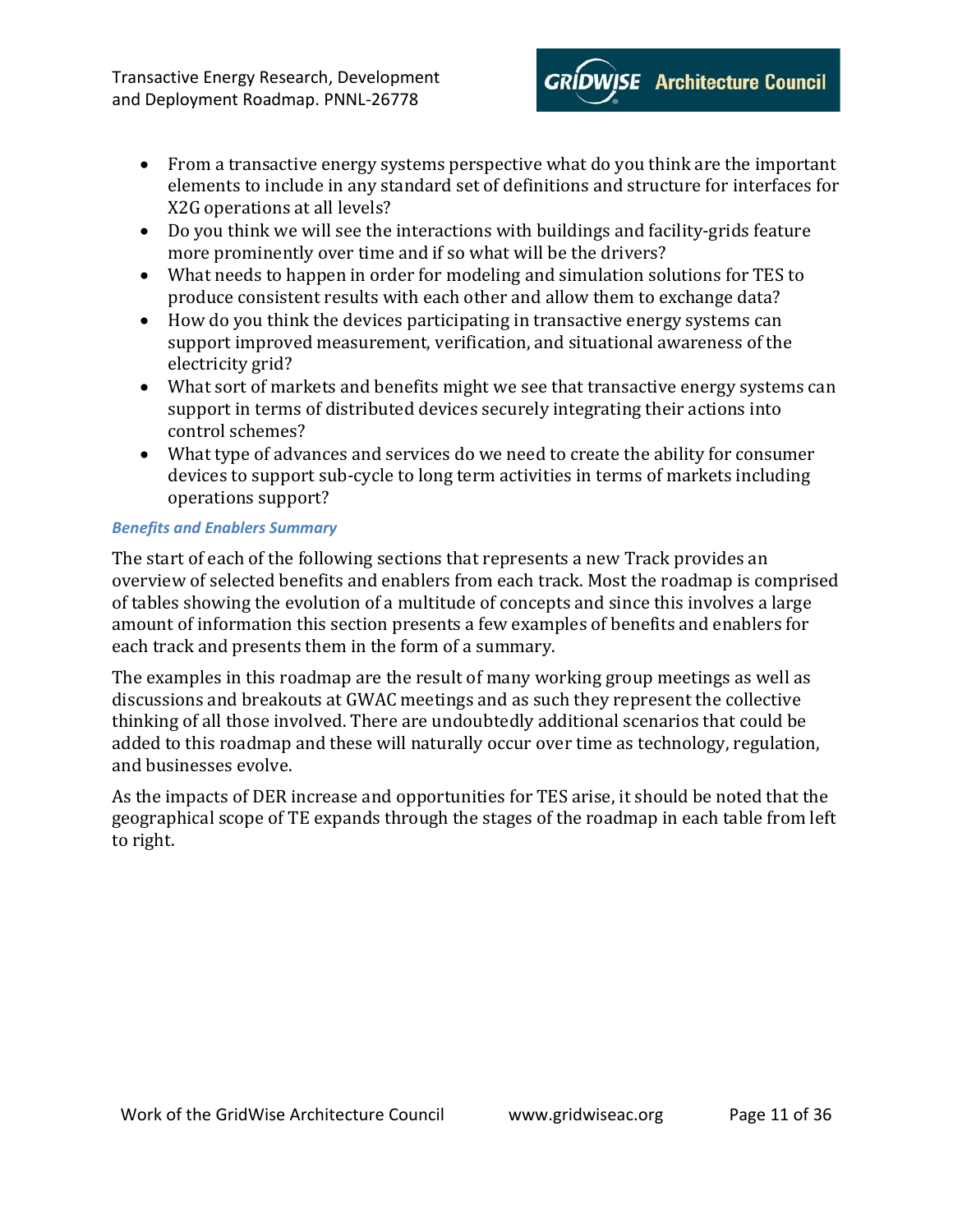

# <span id="page-11-0"></span>**Regulatory & Policy**

This track describes the actions needed by regulators and other policy makers to enable TE systems as envisioned in each of the three stages. The objective of the actions in this track is to establish an environment that enables transacting parties to understand rules of engagement and compensation in addition to performance requirements (and penalties for non-performance). The actions also focus on achieving a consistency of approach across jurisdictions as much as possible to promote interoperability. The actions described may be carried out by different policy-making bodies depending on the individual jurisdictions and types of utilities.

Many of the actions described in this track support development and implementation actions described in the following Business Models and Value Realization track, and to a limited extent, the actions included in the System Design and Architecture and Physical and Cyber Technologies and Infrastructure tracks.



*Figure 2: Example Benefits/Enablers for the Regulatory & Policy Track*

<span id="page-11-1"></span>Work of the GridWise Architecture Council www.gridwiseac.org Page 12 of 36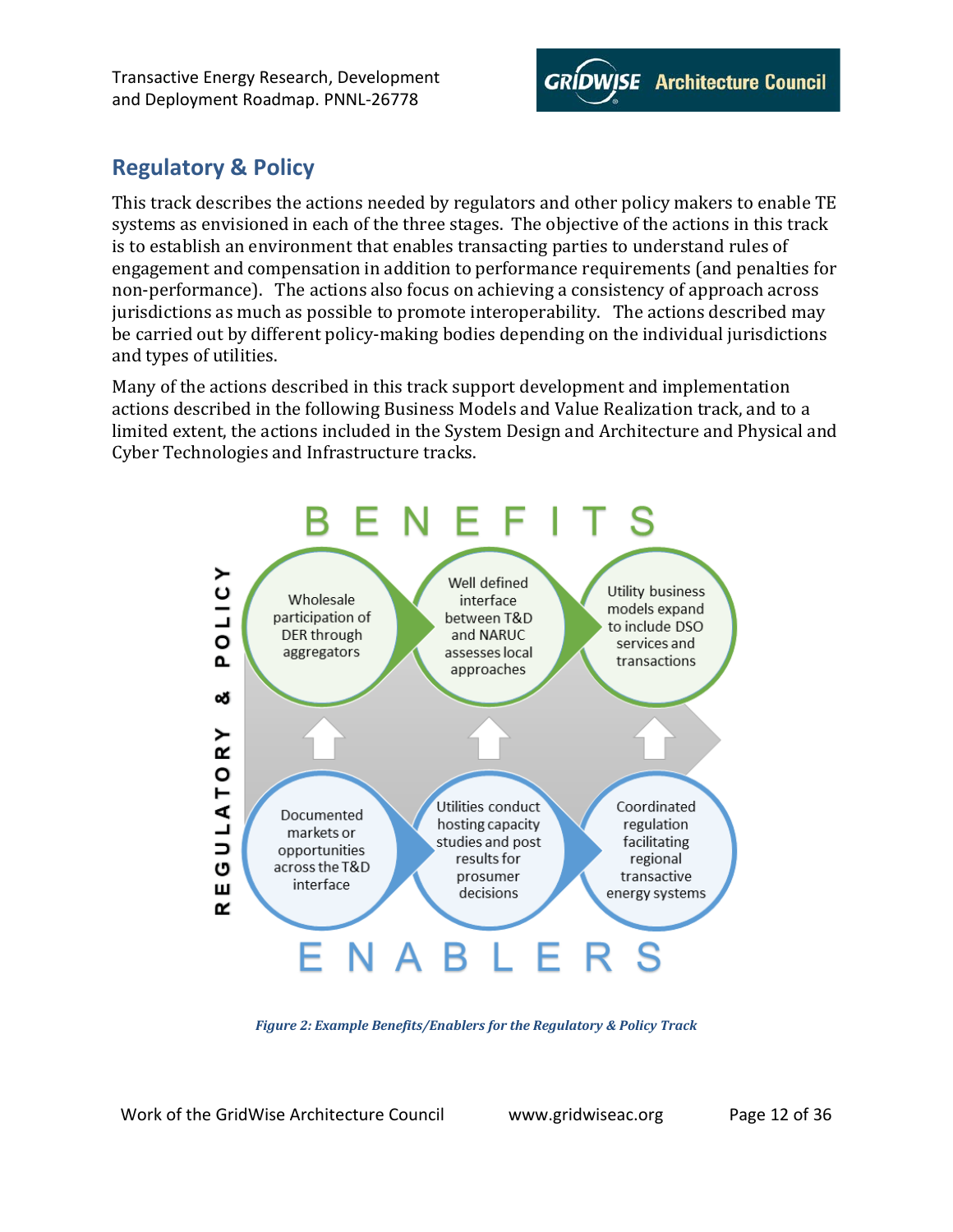

### <span id="page-12-0"></span>**Vision – what we hope to see at each stage**

Describes the vision(s) we expect to be realized over time as they relate to regulatory and policy actions by regulators and other policy makers to enable TE systems as envisioned in each of the three stages. The main policy concepts are listed below.

- **RP1** Support for retail power markets with *non-discriminatory participation*
- **RP2** Consistency of regulation/minimum requirements from state to state
- **RP3** Dynamic exchange of information and value (including real-time retail tariffs) between wholesale and retail markets across the T&D interface
- **RP4** Intra- and inter- jurisdictional market monitoring and oversight functions are described in policy (and regulation)

|                  | Stage 1                                                                                                                                                                                                                                                               | <b>Stage 2</b>                                                                                                                                                                                                                                                  | <b>Stage 3</b>                                                                                                                                                 |
|------------------|-----------------------------------------------------------------------------------------------------------------------------------------------------------------------------------------------------------------------------------------------------------------------|-----------------------------------------------------------------------------------------------------------------------------------------------------------------------------------------------------------------------------------------------------------------|----------------------------------------------------------------------------------------------------------------------------------------------------------------|
| <b>Reference</b> | <b>Persistently Demonstrated</b>                                                                                                                                                                                                                                      | <b>Broadly Applied</b>                                                                                                                                                                                                                                          | <b>At Scale</b>                                                                                                                                                |
| <b>RPV01</b>     | Wholesale market transactive<br>interactions of DER, where<br>allowed, mainly through<br>aggregators with no change in<br>legacy market products and<br>services developed for the<br>capabilities of conventional<br>bulk generation / system<br>operation resources | The existence of a well-<br>defined T&D interface from a<br>regulatory and market<br>perspective that allows both a<br>distribution level market for<br>individual participants and<br>participation in the wholesale<br>market for qualifying<br>participants. | Enhancement of bulk power<br>/wholesale market rules to<br>align system operational<br>needs with market-based<br>incentives                                   |
| <b>RPV02</b>     | Questions from policy makers<br>regarding when and how to<br>create transactive retail<br>markets                                                                                                                                                                     | Several states creating<br>regulatory support for retail<br>energy (and derivative)<br>markets. Analysis of regulatory<br>differences from state to state<br>by NARUC.                                                                                          | Most states have retail<br>transactive energy market<br>regulations with (mostly)<br>consistent requirements and<br>terminology.                               |
| <b>RPV03</b>     | <b>Transactive Exchanges</b><br>available in bulk power<br>bilateral and centralized<br>wholesale markets, stopping<br>at the T&D interface, with<br>exceptions.                                                                                                      | Evolution of new bulk power /<br>wholesale products and<br>services (flexibility reserves,<br>ramping, primary frequency<br>response, synthetic inertia)<br>along with provisions for DER<br>assets to provide such services                                    | DER transactive participation<br>in bulk power and wholesale<br>markets based on bids and<br>offers                                                            |
| RPV04            | Limited use of transactive<br>energy in distribution except<br>for pilots and proofs of<br>concept.                                                                                                                                                                   | Geographic footprints of TE<br>trades expand over larger<br>areas of the country, creating<br>opportunity for wide-scale<br>power purchase agreements                                                                                                           | <b>End-to-end Transactive</b><br>exchanges among prosumers<br>within different layers within<br>the distribution system as well<br>as across the T&D interface |

Work of the GridWise Architecture Council www.gridwiseac.org Page 13 of 36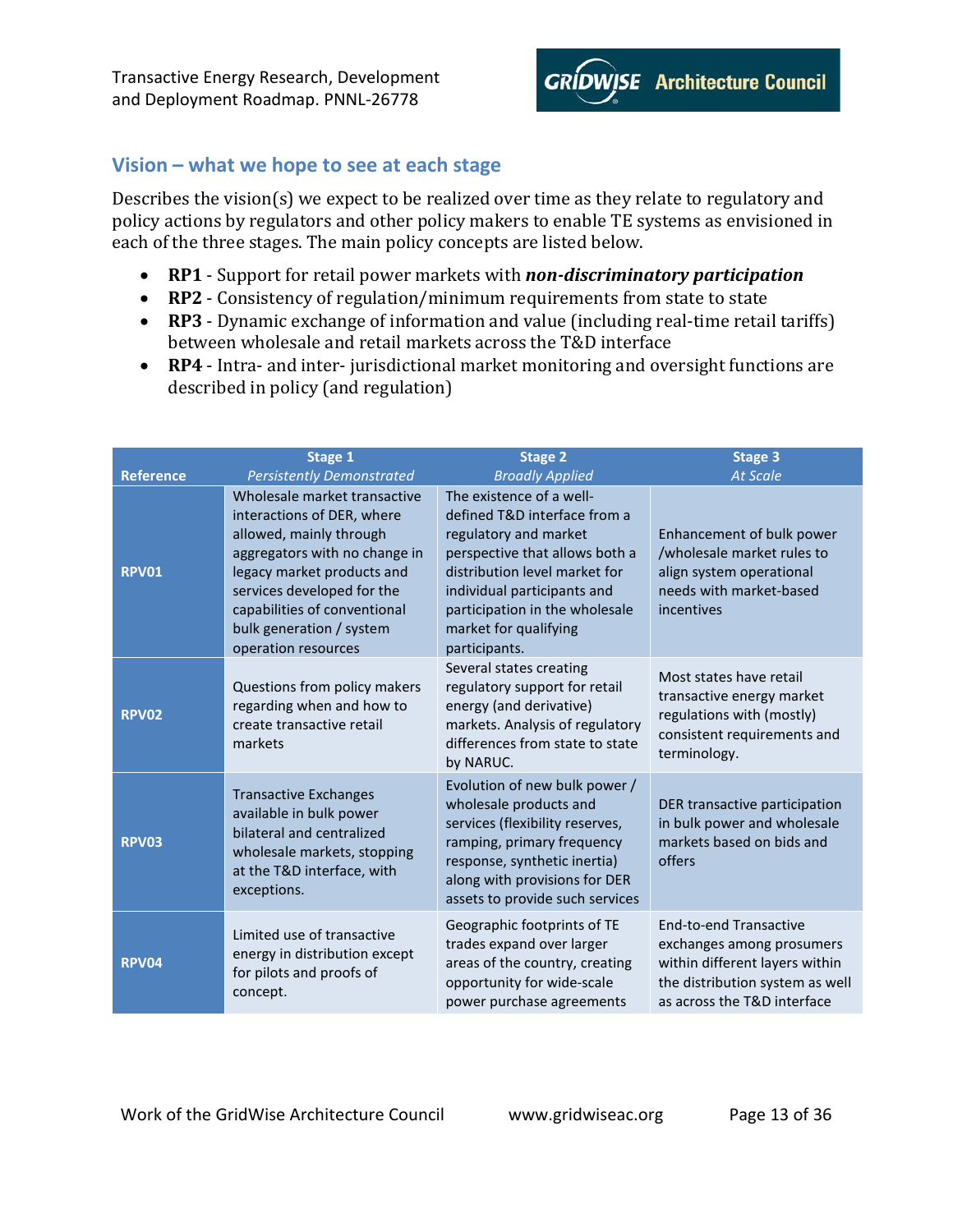

# <span id="page-13-0"></span>**Enablers - elements required if the Vision is to be realized**

Describes the elements that need to be in place to support and facilitate actions by regulators and other policy makers to enable TE systems as envisioned in each of the three stages. The main policy concepts are listed below.

- **RP1** Support for retail power markets with *non-discriminatory participation*
- **RP2** Consistency of regulation/minimum requirements from state to state
- **RP3** Dynamic exchange of information and value (including real-time retail tariffs) between wholesale and retail markets across the T&D interface
- **RP4** Intra- and inter- jurisdictional market monitoring and oversight functions are described in policy (and regulation)

| <b>Reference</b> | Stage 1<br><b>Persistently Demonstrated</b>                                                                                                                                                                 | <b>Stage 2</b><br><b>Broadly Applied</b>                                                                                                                                                       | <b>Stage 3</b><br><b>At Scale</b>                                                                       |
|------------------|-------------------------------------------------------------------------------------------------------------------------------------------------------------------------------------------------------------|------------------------------------------------------------------------------------------------------------------------------------------------------------------------------------------------|---------------------------------------------------------------------------------------------------------|
| RPE01            | Understand what cyber needs<br>will be and determine cost of<br>policies to correct equity or<br>barrier to access issues.                                                                                  | Balanced need for big data<br>and more sophisticated grid<br>edge data analysis with<br>consumer privacy concerns<br>and security                                                              | Security, privacy and non-<br>discriminatory participation<br>are addressed in policy at all<br>levels. |
| <b>RPE02</b>     | Analysis of steps required to<br>enable T&D integration<br>through rate making policy                                                                                                                       | Prioritized list of inter-<br>jurisdictional regulatory<br>barriers to address between<br>distribution markets.                                                                                | Common DSO approaches<br>allow consistent T&D<br>integration.                                           |
| <b>RPE03</b>     | Documented opportunities<br>and value proposition of<br>markets each side of the T&D<br>interface.                                                                                                          | Opportunities and value<br>proposition for markets across<br>the T&D interface.                                                                                                                | Minimum standards identified<br>to allow for basic consistency<br>of market rules between<br>states.    |
| RPE04            | Minimal regulatory changes,<br>but increased focus of<br>attention including<br>development of streamlined<br>interconnect agreement(s).                                                                    | Active regulatory involvement,<br>and new regulations to enable<br>TE.                                                                                                                         | Coordinated regulatory<br>involvement opening the way<br>for regional TE systems.                       |
| <b>RPE05</b>     | Insights into operational cost<br>inform how charge, billing and<br>rate structure can cover the<br>overhead transaction costs<br>and identify incentives,<br>regulations, and dynamic rate<br>definitions. | Identify how cost and benefits<br>are being created and<br>distributed, and how to police<br>bad actors where necessary;<br>possibly through software<br>defined rates and smart<br>contracts. | Obligation to serve redefined<br>for TE markets.                                                        |

Work of the GridWise Architecture Council www.gridwiseac.org Page 14 of 36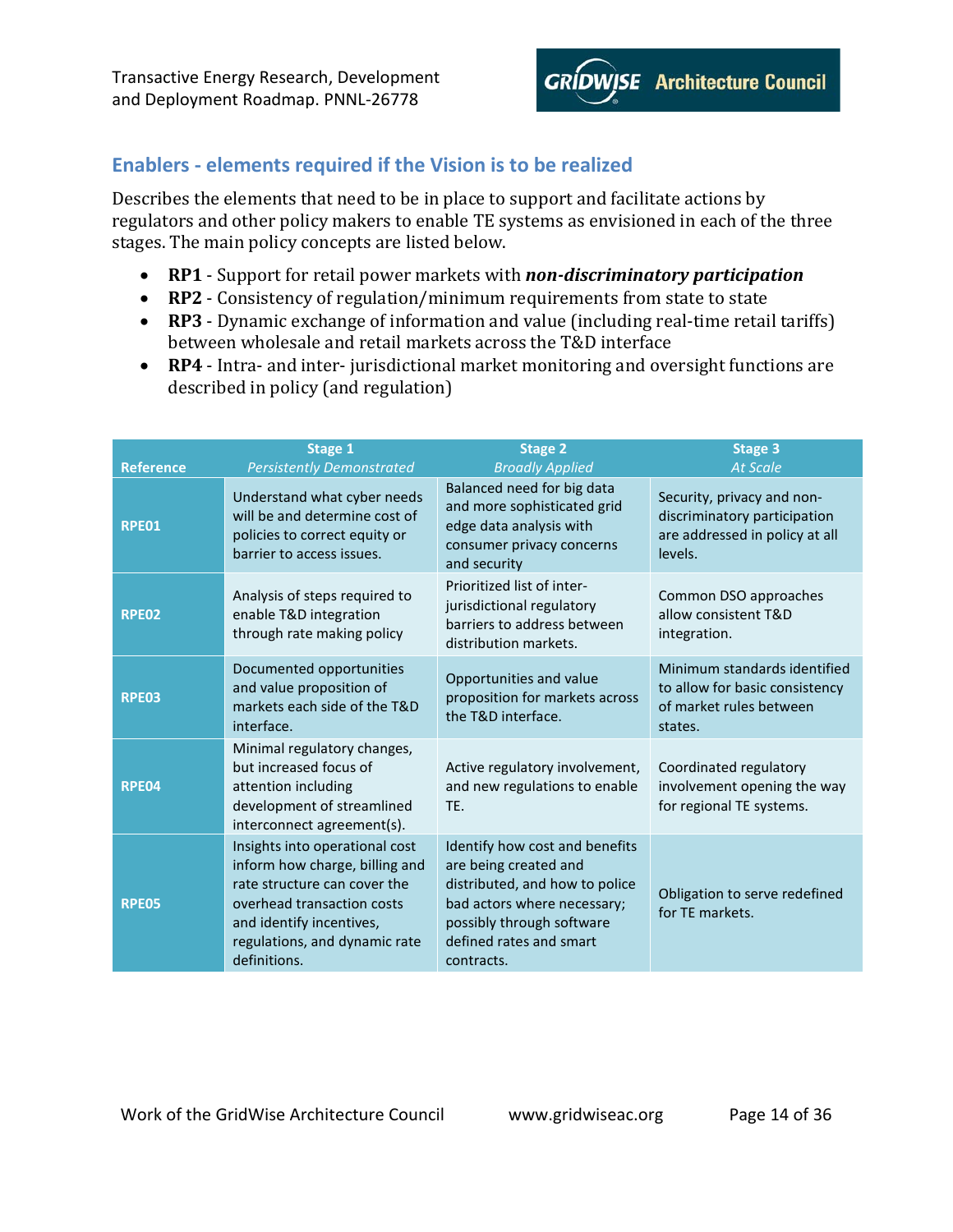

### <span id="page-14-0"></span>**Results - outcomes made possible by new patterns of use**

Describes the results which are important to realize the benefits that can be created by regulators and other policy makers to enable TE systems as envisioned in each of the three stages. The main policy concepts are listed below.

- **RP1** Support for retail power markets with *non-discriminatory participation*
- **RP2** Consistency of regulation/minimum requirements from state to state
- **RP3** Dynamic exchange of information and value (including real-time retail tariffs) between wholesale and retail markets across the T&D interface
- **RP4** Intra- and inter- jurisdictional market monitoring and oversight functions are described in policy (and regulation)

|                                  | Stage 1                                                                                             | <b>Stage 2</b>                                                                                                                   | <b>Stage 3</b><br><b>At Scale</b>                                                                                                 |
|----------------------------------|-----------------------------------------------------------------------------------------------------|----------------------------------------------------------------------------------------------------------------------------------|-----------------------------------------------------------------------------------------------------------------------------------|
| <b>Reference</b><br><b>RPR01</b> | <b>Persistently Demonstrated</b><br>Lack of consumer guidelines<br>for participation in TE systems. | <b>Broadly Applied</b><br>Interest in development of<br>consumer guidelines for<br>participation in services<br>offered by DSOs. | Consumer guidelines for<br>participation in energy and<br>ancillary services markets.                                             |
| <b>RPR02</b>                     | Limited awareness but<br>growing interest in TE from<br>policymakers.                               | Active support from some<br>states by allowing recovery of<br>some approved utility costs to<br>encourage TE.                    | Emergence and persistence of<br>retail transactive energy<br>markets.                                                             |
| <b>RPR03</b>                     | Rule changes to permit<br>demand side participation in<br>wholesale markets.                        | Growth of customer<br>participation in grid<br>management through ancillary<br>services and reliability<br>coordination.         | Dynamic trading between<br>DSOs and ISOs to support<br>markets and reliability.                                                   |
| <b>RPR04</b>                     | Utility business models largely<br>unchanged.                                                       | Utility business models expand<br>to include DSO transactions<br>and services.                                                   | DSO role is fully<br>distinct/disaggregated from<br>the utility role, with some<br>DSO's merging to perform<br>regional services. |
| <b>RPR05</b>                     | <b>Quantification of cost of</b><br>policies to correct equity or<br>barrier to access issues.      | Regulatory requirements for<br>consumer privacy and<br>security.                                                                 | Common security, privacy and<br>non-discriminatory<br>participation policies for all<br>DSO markets.                              |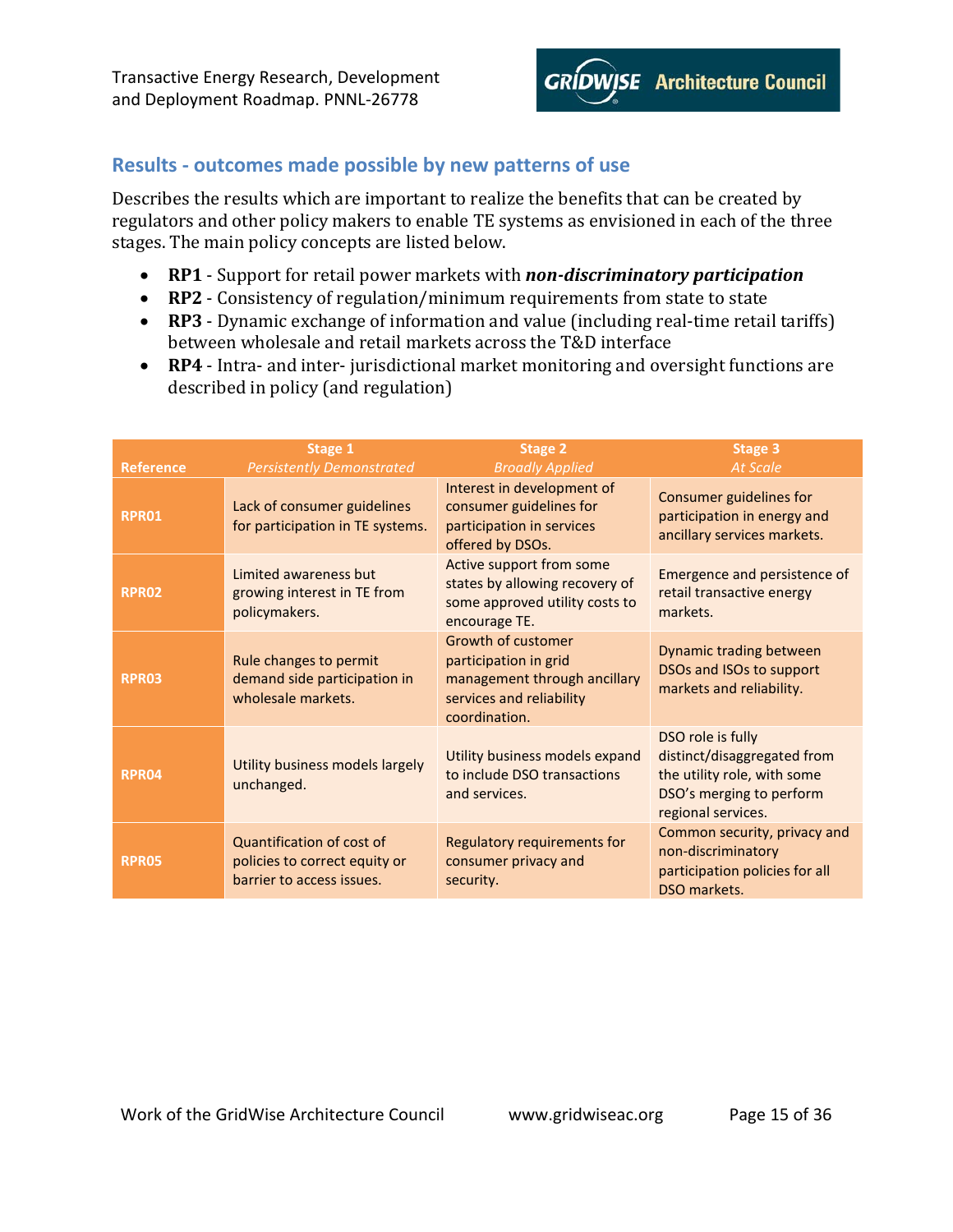

# <span id="page-15-0"></span>**Benefits - how these outcomes add value**

Describes the benefits that can be shaped by regulators and other policy makers as DER penetration increases through each of the three stages. The main policy concepts are listed below.

- **RP1** Support for retail power markets with *non-discriminatory participation*
- **RP2** Consistency of regulation/minimum requirements from state to state
- **RP3** Dynamic exchange of information and value (including real-time retail tariffs) between wholesale and retail markets across the T&D interface
- **RP4** Intra- and inter- jurisdictional market monitoring and oversight functions are described in policy (and regulation)

|                  | Stage 1                                                                                                                                                                | <b>Stage 2</b>                                                                                                                      | <b>Stage 3</b>                                                                                                                                  |
|------------------|------------------------------------------------------------------------------------------------------------------------------------------------------------------------|-------------------------------------------------------------------------------------------------------------------------------------|-------------------------------------------------------------------------------------------------------------------------------------------------|
| <b>Reference</b> | <b>Persistently Demonstrated</b>                                                                                                                                       | <b>Broadly Applied</b>                                                                                                              | <b>At Scale</b>                                                                                                                                 |
| <b>RPB01</b>     | Policymakers recognize the<br>need to address DER<br>integration with regulatory<br>changes.                                                                           | DER provide opportunities for<br>distribution level revenue<br>generation through provision<br>of grid services.                    | Changes to the regulatory<br>process by some states<br>provides tangible foundations<br>for more change.                                        |
| <b>RPB02</b>     | Understanding of equity or<br>barrier to access costs allows<br>policy making to develop new<br>models.                                                                | <b>Regulatory definition of</b><br>consumer privacy and security<br>requirements create<br>opportunities for service<br>providers.  | Sharing of best practices and<br>common policies for DSO<br>markets create opportunities<br>for shared services and service<br>provider growth. |
| <b>RPB03</b>     | The benefit/need for demand<br>side resources to participate in<br>grid services is recognized.                                                                        | Consumer awareness into the<br>complications of grid<br>operation and the benefits of<br>participation.                             | Enhanced flexibility to support<br>reliability.                                                                                                 |
| <b>RPB04</b>     | Provides confidence in TE as a<br>viable/integration solution<br>with potential for customer<br>benefits.                                                              | Provides the capability to<br>regulate (and deliver) the<br>same grid services either side<br>of, and across, the T&D<br>interface. | Enables energy trading and<br>service provision though<br>common services and rules.                                                            |
| <b>RPB05</b>     | Creates the perception of<br>electricity as a service with<br>value, as opposed to just<br>"being there".                                                              | Valuation of electricity as a<br>service creates a foundation<br>for innovation.                                                    | Optimizes value at a personal,<br>community and distribution<br>system level for specific needs.                                                |
| <b>RPB06</b>     | Messaging developed in each<br>relevant sphere for how to<br>prepare the public and<br>stakeholders for impact of<br>DER, how and why to tolerate<br>in stages 2 and 3 | Benefits of TE Systems well<br>understood in general by<br>policy makers with respect to<br>creating more flexibility and<br>value  | Benefits of TE Systems well<br>understood in general by<br>consumers with respect to<br>creating more flexibility and<br>value.                 |

Work of the GridWise Architecture Council www.gridwiseac.org Page 16 of 36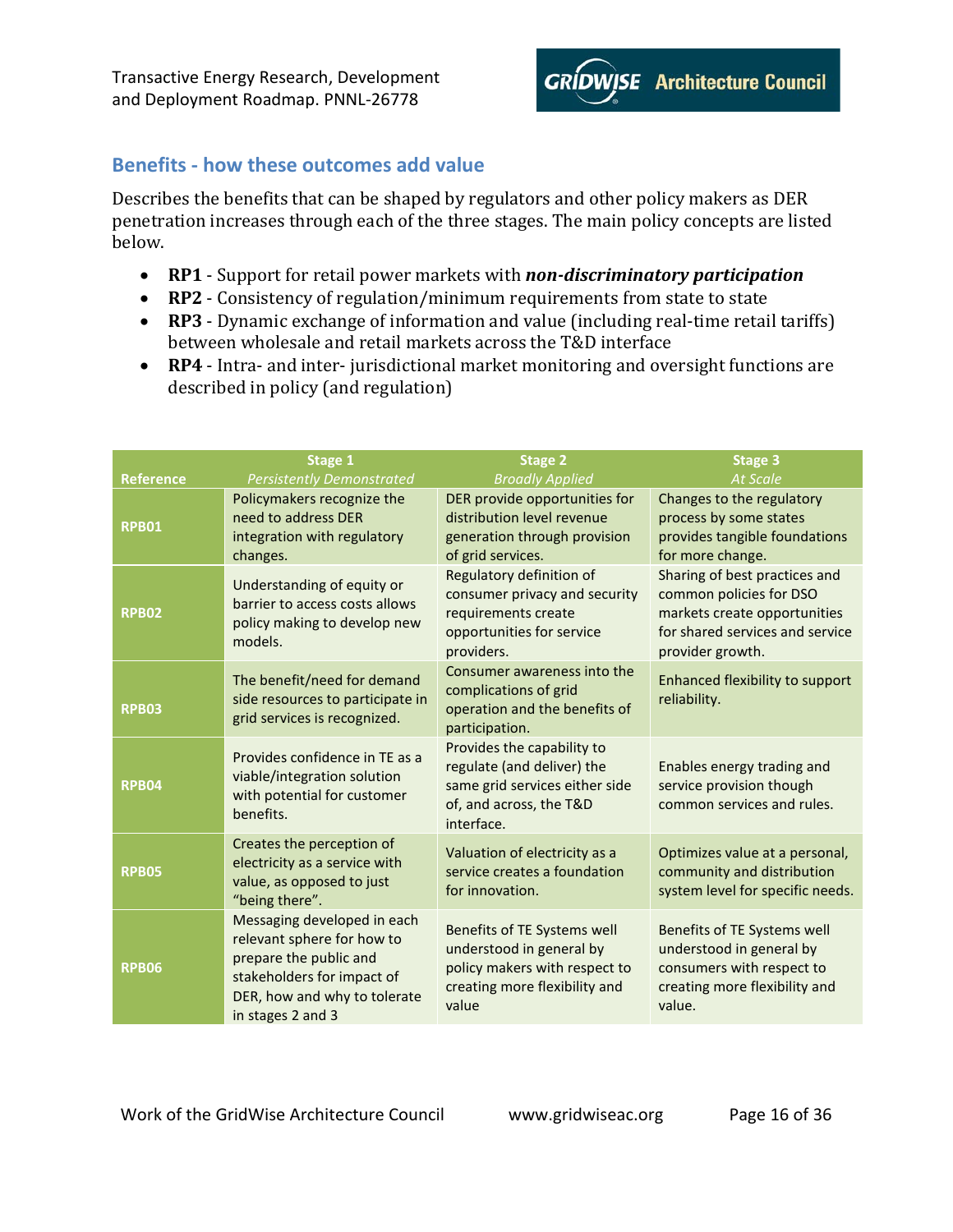

# <span id="page-16-0"></span>**Business Models and Value Creation**

This track focuses on the various stakeholders, their roles in TE and how their business models need to evolve for them to provide and realize value in each of the three stages. While the regulatory and policy track describes the actions policymakers need to take to establish the needed TE environment, this track focuses on the actions to assess and implement needed business model changes by various stakeholder types, recognizing that business model changes include value propositions on both supply and demand sides.



<span id="page-16-1"></span>*Figure 3: Example Benefits/Enablers for the Business Models & Value Realization Track*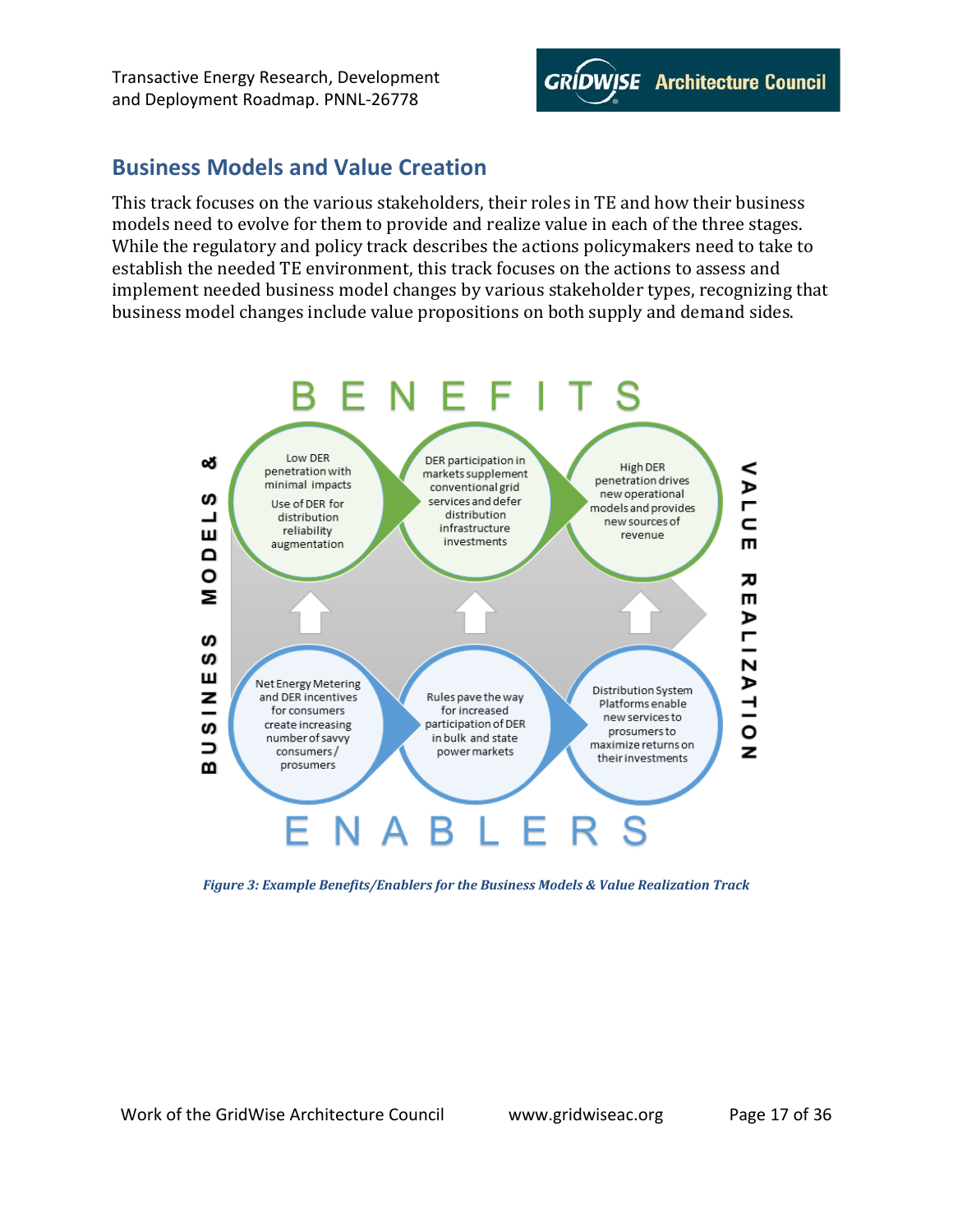

### <span id="page-17-0"></span>**Vision – what we hope to see at each stage**

Describes the vision(s) we expect to be realized over time as they relate to business model changes to enable TE systems to evolve and realize value in each of the three stages. The main business model and value concepts are listed below.

- **BM1** Incentives and opportunities exist for all stakeholders with all *parties accountable for standards of performance*
- **BM2** A means exists to optimally assign value when comparing alternatives (for example wires and non-wires alternatives)
- **BM3** Business models align values across the participating entities in an *observable and auditable* manner
- **BM4** Opportunities exist for value creation (services) across multiple streams

| <b>Reference</b> | Stage 1<br><b>Persistently Demonstrated</b>                                                                | <b>Stage 2</b><br><b>Broadly Applied</b>                                                                                                                                                | <b>Stage 3</b><br><b>At Scale</b>                                                                                                                                                   |
|------------------|------------------------------------------------------------------------------------------------------------|-----------------------------------------------------------------------------------------------------------------------------------------------------------------------------------------|-------------------------------------------------------------------------------------------------------------------------------------------------------------------------------------|
| <b>BMV01</b>     | Limited use of DR for<br>distribution capacity relief $-$<br>utility DR programs                           | DER transactive participation<br>based on capacity auctions<br>primarily to defer<br>infrastructure upgrade                                                                             | Proliferation of bilateral peer-<br>to-peer forward transactive<br>exchanges among prosumers,<br>including microgrids, Building<br><b>Energy Management Systems</b><br>(BEMS), etc. |
| <b>BMV02</b>     | Main economic use of DER for<br>load shifting or peak shaving<br>using aggregators and direct<br>control   | Evolution of distribution level<br>products and services that<br>optimize value for incentivized<br>stakeholders (phase balancing,<br>distribution constraint relief<br>services, etc.) | Distributed ledgers and smart<br>contracts offer the<br>opportunity to build new<br>models on top of the existing<br>infrastructure                                                 |
| <b>BMV03</b>     | DER are used for local<br>generation and reliability<br>augmentation without use of<br>transactive systems | Transactive exchanges across<br>the T&D interface, mainly for<br>large consumers/prosumers,<br>and through intermediaries<br>such as aggregators for<br>smaller prosumers.              | Evolution of DSOs into<br>pseudo-balancing entities at<br>the T&D interface while<br>accommodating peer-to-peer<br>bilateral exchanges across the<br>distribution system.           |
| <b>BMV04</b>     | The need to develop business<br>model simulation and<br>valuation techniques is<br>recognized.             | Business model simulation and<br>valuation techniques begin to<br>be developed for TES and DER                                                                                          | Tools are available to model<br>value flow to support business<br>model simulation and<br>valuation from different<br>stakeholder perspectives                                      |

Work of the GridWise Architecture Council www.gridwiseac.org Page 18 of 36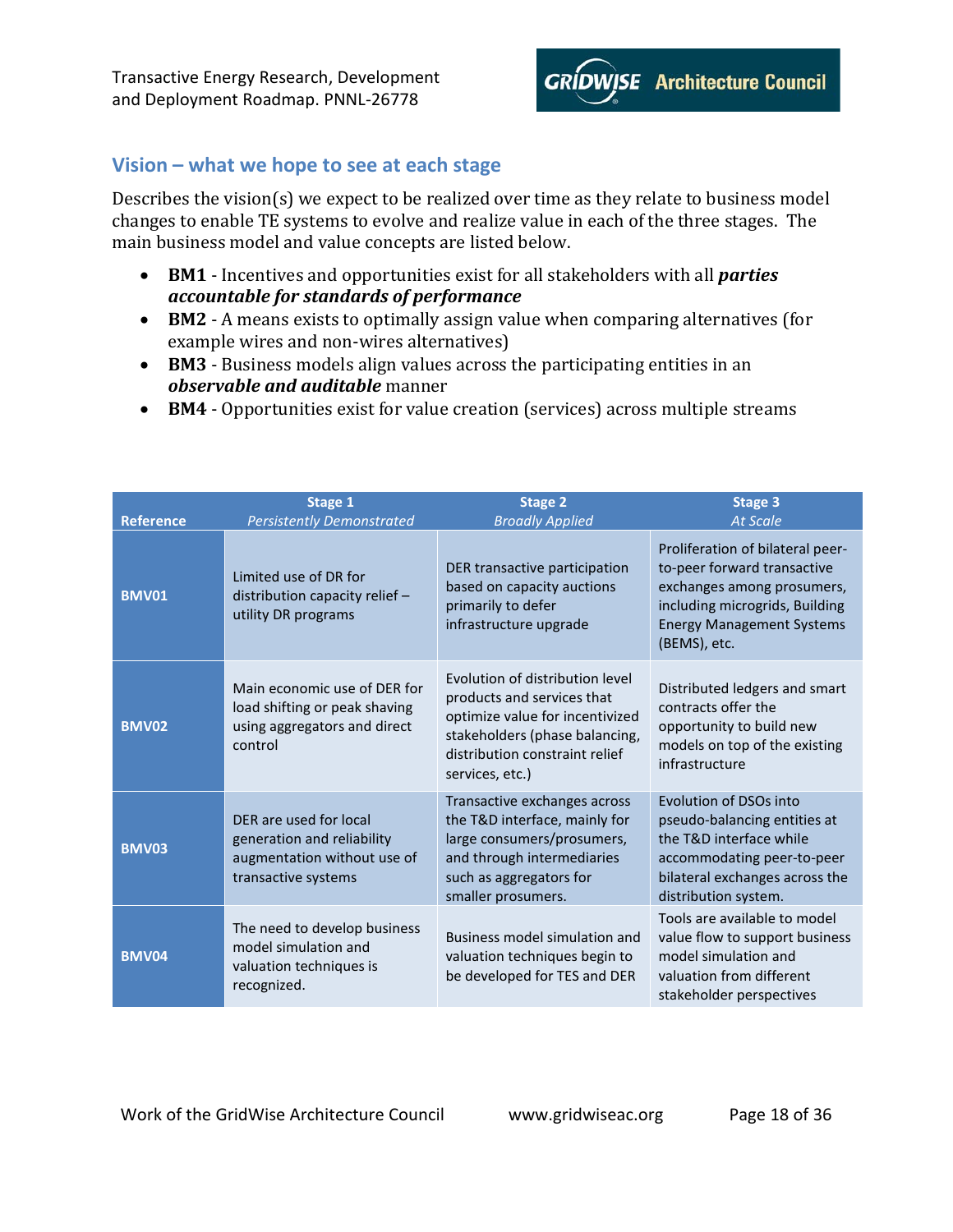

# <span id="page-18-0"></span>**Enablers - elements required if the Vision is to be realized**

Describes the elements that need to be in place to support and facilitate actions by various stakeholders, their roles in TE and how their business models need to evolve for them to provide and realize value in each of the three stages. The main business model and value concepts are listed below.

- **BM1** Incentives and opportunities exist for all stakeholders with all *parties accountable for standards of performance*
- **BM2** A means exists to optimally assign value when comparing alternatives (for example wires and non-wires alternatives)
- **BM3** Business models align values across the participating entities in an *observable and auditable* manner
- **BM4** Opportunities exist for value creation (services) across multiple streams

| <b>Reference</b> | <b>Stage 1</b><br><b>Persistently Demonstrated</b>                                                                                                       | <b>Stage 2</b><br><b>Broadly Applied</b>                                                                                                                     | <b>Stage 3</b><br><b>At Scale</b>                                                                                            |
|------------------|----------------------------------------------------------------------------------------------------------------------------------------------------------|--------------------------------------------------------------------------------------------------------------------------------------------------------------|------------------------------------------------------------------------------------------------------------------------------|
| <b>BME01</b>     | DER penetration is sufficient<br>to provide tangible benefits<br>from integrated use.                                                                    | Transactive exchanges across<br>the T&D interface, enable<br>evaluation of results and<br>evolution of the capabilities.                                     | Local and regional platforms<br>for energy and service<br>exchanges (markets).                                               |
| <b>BME02</b>     | Management of capacity and<br>spinning reserves allow for<br>DER participation.                                                                          | Increased DER participation as<br>capacity and spinning reserves<br>is based on DER peer-to-peer<br>agreements.                                              | Peer-to-peer exchanges<br>among prosumers, microgrids,<br>and BEMSs contribute to<br>additional services markets.            |
| <b>BME03</b>     | Aggregators and direct control<br>make effective use of DR                                                                                               | Distribution level products and<br>services that are based on DR<br>are defined.                                                                             | Incentives and opportunities<br>exist for business models<br>based on multiple value<br>streams from DR.                     |
| <b>BME04</b>     | DER opportunities available<br>for buildings to utilize are<br>locally handled.                                                                          | <b>External business</b><br>opportunities exist for DER<br>owners to respond to.                                                                             | <b>Business opportunities</b><br>exposed through market<br>interfaces can be created by<br>all types of parties.             |
| <b>BME05</b>     | Stakeholders determine what<br>benefits and values are<br>monetizable and which are<br>primarily for public good or to<br>reduce negative externalities. | The potential for addressing<br>spoofing and bad actors from<br>technology and economic<br>standpoints (and what level) is<br>built into the business model. | New TES include modeling fair<br>operation and game theory as<br>part of pre-operational<br>simulations.                     |
| <b>BME06</b>     | Limited early interest from<br>consumer electronics<br>companies.                                                                                        | Ability for consumer<br>electronics to interact on a<br>broad basis locally                                                                                  | Appliance capabilities from<br>consumer electronics<br>companies allowing<br>interaction with market signals<br>is the norm. |

Work of the GridWise Architecture Council www.gridwiseac.org Page 19 of 36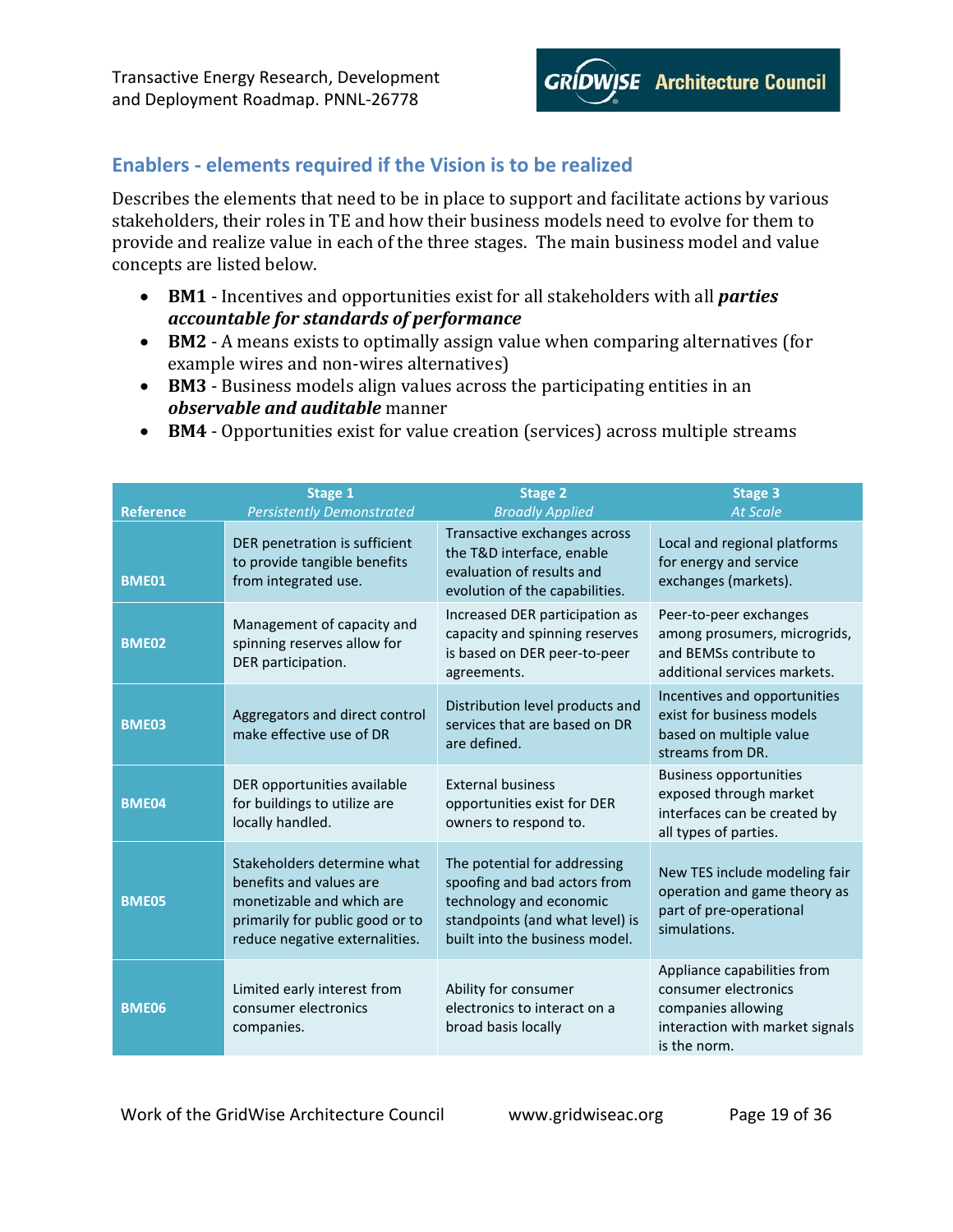

# <span id="page-19-0"></span>**Results - outcomes made possible by new patterns of use**

Describes the results which are important to realize the benefits that can be created for various stakeholders, their roles in TE and how their business models need to evolve for them to provide and realize value in each of the three stages. The main business model and value concepts are listed below.

- **BM1** Incentives and opportunities exist for all stakeholders with all *parties accountable for standards of performance*
- **BM2** A means exists to optimally assign value when comparing alternatives (for example wires and non-wires alternatives)
- **BM3** Business models align values across the participating entities in an *observable and auditable* manner
- **BM4** Opportunities exist for value creation (services) across multiple streams

| <b>Reference</b> | Stage 1<br><b>Persistently Demonstrated</b>                        | Stage 2<br><b>Broadly Applied</b>                                                                                              | Stage 3<br><b>At Scale</b>                                                                                                                        |
|------------------|--------------------------------------------------------------------|--------------------------------------------------------------------------------------------------------------------------------|---------------------------------------------------------------------------------------------------------------------------------------------------|
| <b>BMR01</b>     | Aggregators create viable<br>market opportunities and<br>services. | DSOs start to become<br>established.                                                                                           | "Aggregators" offer business<br>models based on multiple<br>value streams, move into DSO<br>space.                                                |
| <b>BMR02</b>     | Participation is attractive for<br>the more affluent.              | Participation is attractive for<br>many consumers.                                                                             | Widespread participation<br>drives rethink of the obligation<br>to serve scope as all<br>stakeholders will have more<br>responsibility for power. |
| <b>BMR03</b>     | Does not change the current<br>business models or revenues         | Implement a variety of<br>changes and new business<br>models.                                                                  | Regulations are used to<br>quantifiably compare wires<br>and non-wires proposed<br>solutions                                                      |
| <b>BMR04</b>     | Several "flavors" of transactive<br>energy systems designs.        | More standardization of<br>transactive energy systems<br>designs.                                                              | Many sizes and types of<br>transactive energy systems<br>designs, based on common<br>core principles.                                             |
| <b>BMR05</b>     | DR demonstrated for<br>distribution capacity relief.               | DER transactive energy<br>systems demonstrate financial<br>and reliability benefits of<br>deferred infrastructure<br>upgrades. | Prosumers, microgrids,<br>buildings realize broad<br>benefits from transactive<br>energy through the use of<br>DER.                               |
| <b>BMR06</b>     | Effective use of DER for load<br>shifting or peak shaving.         | Non-utility assets actively<br>providing phase balancing,<br>distribution constraint relief<br>services, etc.                  | Sophisticated coordinated<br>actions integrated with<br>financial benefits and<br>incentives through the use of<br>smart contracts.               |

Work of the GridWise Architecture Council www.gridwiseac.org Page 20 of 36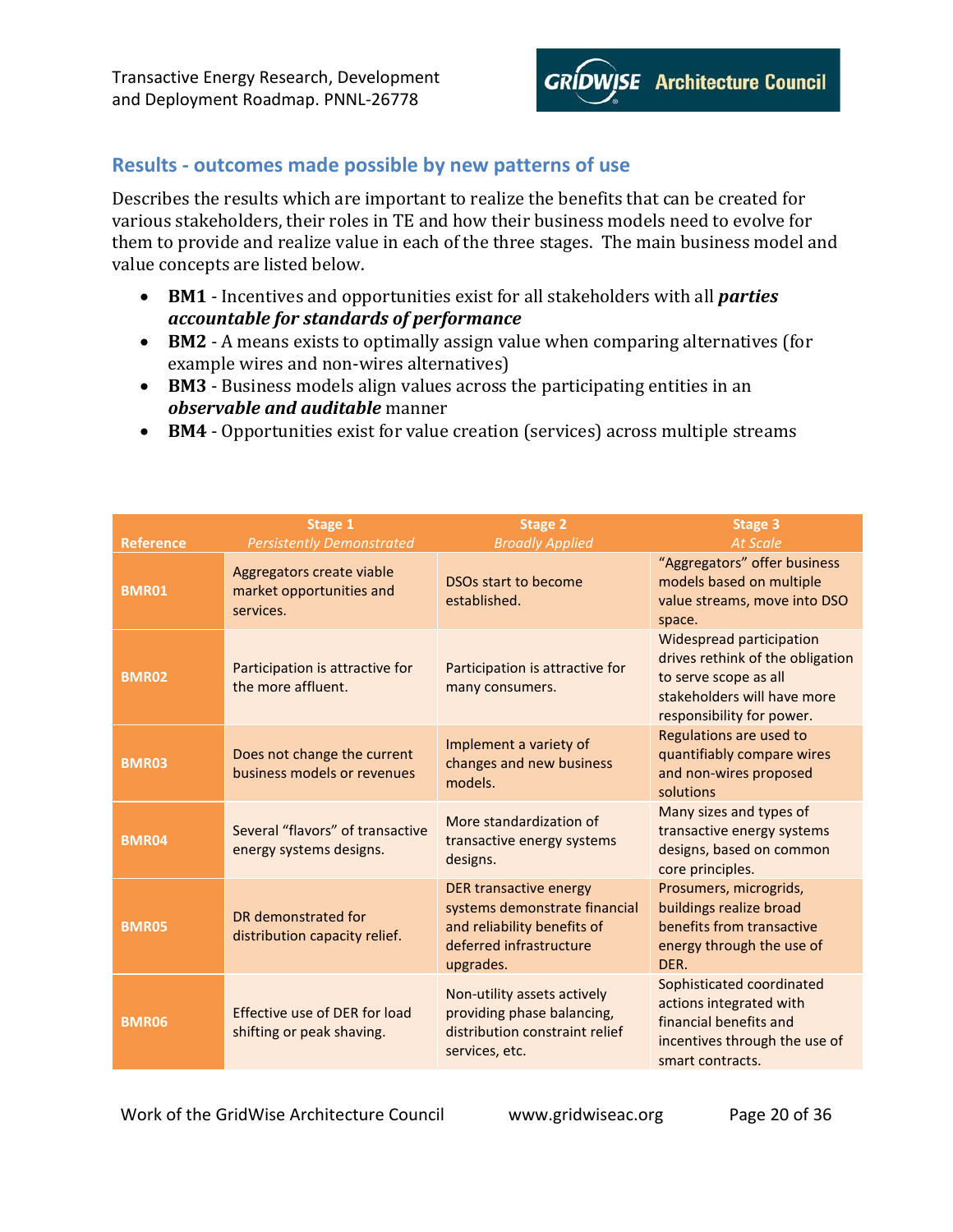

### <span id="page-20-0"></span>**Benefits - how these outcomes add value**

Describes the benefits that can be created through business model evolution for various stakeholders as DER penetration increases through each of the three stages. The main business model and value concepts are listed below.

- **BM1** Incentives and opportunities exist for all stakeholders with all *parties accountable for standards of performance*
- **BM2** A means exists to optimally assign value when comparing alternatives (for example wires and non-wires alternatives)
- **BM3** Business models align values across the participating entities in an *observable and auditable* manner
- **BM4** Opportunities exist for value creation (services) across multiple streams

| <b>TE Systems</b> | Stage 1<br><b>Persistently Demonstrated</b>                                                                                                | <b>Stage 2</b><br><b>Broadly Applied</b>                                                                                                                               | <b>Stage 3</b><br><b>At Scale</b>                                                                                  |
|-------------------|--------------------------------------------------------------------------------------------------------------------------------------------|------------------------------------------------------------------------------------------------------------------------------------------------------------------------|--------------------------------------------------------------------------------------------------------------------|
| <b>BMB01</b>      | People start considering and<br>looking for non-traditional<br>solutions such as TE for DER.                                               | Best practices start to develop<br>and drive standards for TE.                                                                                                         | Standards for transactive<br>energy systems create a<br>platform for more technical<br>and fiscal innovation.      |
| <b>BMB02</b>      | No (or very limited) ability to<br>balance supply and demand<br>from individual distribution<br>feeder phases to transmission<br>circuits. | Grid resilience increases by<br>integrating distribution and<br>transmission actions using<br>limited market integration<br>across the T&D interface.                  | Flexible and cost effective<br>ancillary services exist due to<br>policy incentives for<br>transactive integration |
| <b>BMB03</b>      | DR recognized as an effective<br>grid resource.                                                                                            | Transactive energy systems<br>create multiple value streams<br>from DR.                                                                                                | Transactive energy provides<br>an engine for service<br>innovation.                                                |
| <b>BMB04</b>      | Appearance of new<br>players/entities in grid and<br>market operation.                                                                     | The existing utility monopoly<br>business model and regulatory<br>process are challenged as new<br>business requirements drive<br>the need for new business<br>models. | Markets adapt to favor those<br>who create the most value.                                                         |
| <b>BMB05</b>      | <b>Buildings and campuses find</b><br>value in stand-alone solutions.                                                                      | <b>Buildings and campuses start</b><br>to work together with<br>common interests.                                                                                      | Parties of all types work<br>together based on value<br>creation and exchange as the<br>driver.                    |

Work of the GridWise Architecture Council www.gridwiseac.org Page 21 of 36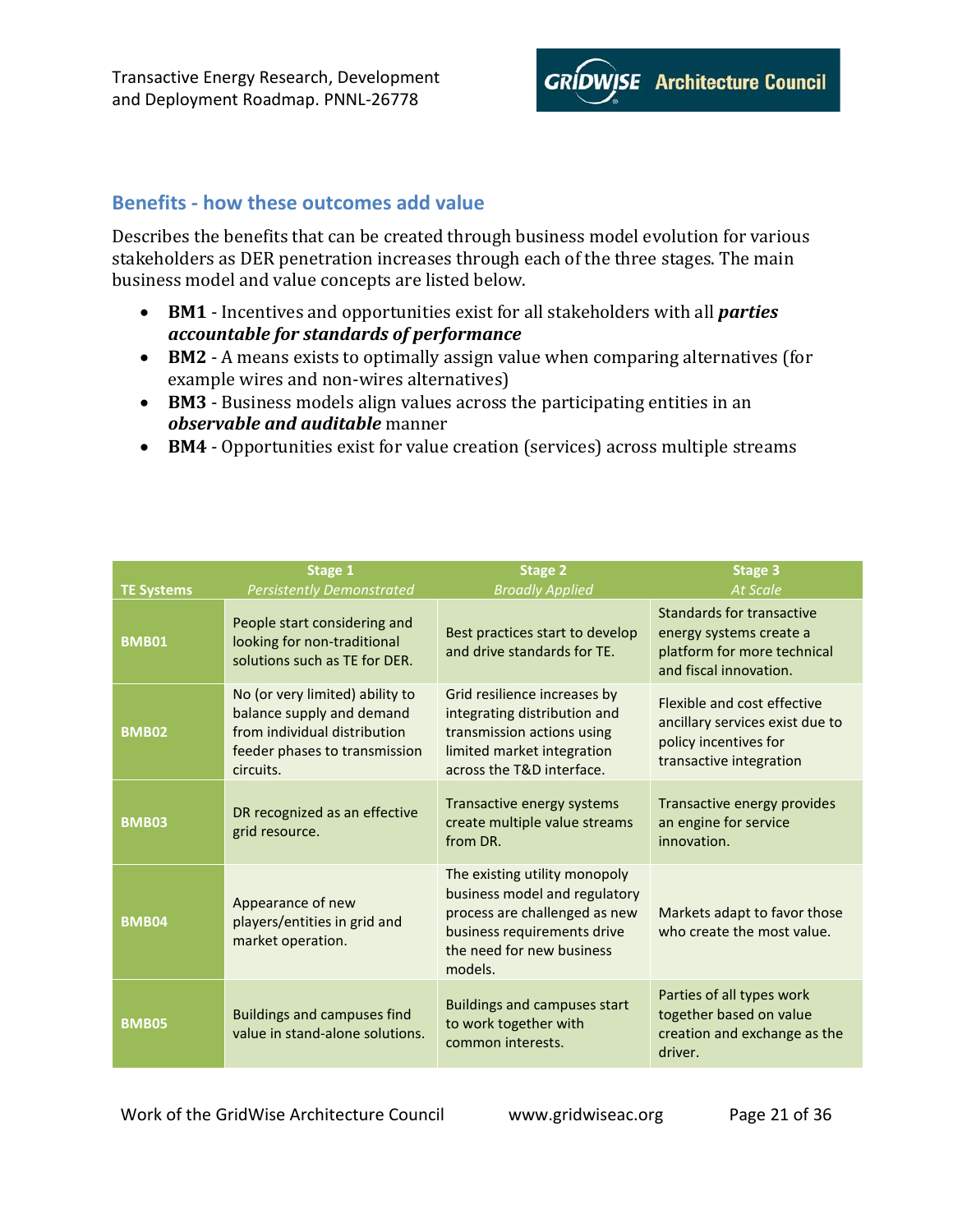

| <b>TE Systems</b> | Stage 1                                                                                                                      | <b>Stage 2</b>                                                                                                           | Stage 3                                                                                                                      |
|-------------------|------------------------------------------------------------------------------------------------------------------------------|--------------------------------------------------------------------------------------------------------------------------|------------------------------------------------------------------------------------------------------------------------------|
|                   | <b>Persistently Demonstrated</b>                                                                                             | <b>Broadly Applied</b>                                                                                                   | At Scale                                                                                                                     |
| <b>BMB06</b>      | Insights gained into which<br>markets, sales channel entry<br>points and which approaches<br>are likely to be most enduring. | Early operational cost and<br>revenue lessons learned<br>highlight overhead transaction<br>costs and how to value those. | Greater opportunities for<br>value creation through<br>convergence of (i.e.<br>residential, commercial,<br>industrial etc.). |
| <b>BMB07</b>      | Prosumers incentivized by                                                                                                    | Prosumers incentivized by                                                                                                | Prosumers incentivized by                                                                                                    |
|                   | centralized local level signals.                                                                                             | local and regional level signals.                                                                                        | peer to peer signals.                                                                                                        |
| <b>BMB08</b>      | DER provides ability to                                                                                                      | DER creates revenue and                                                                                                  | Investment capital drives                                                                                                    |
|                   | generate revenue.                                                                                                            | attracts investment capital                                                                                              | innovation in business models                                                                                                |
| <b>BMB09</b>      | The need for simulation of<br>business models and valuation<br>techniques is recognized.                                     | Business model simulation and<br>valuation techniques begin to<br>be developed for TES and DER                           | Tools are available to model<br>value flow and business model<br>simulation from different<br>stakeholder perspectives       |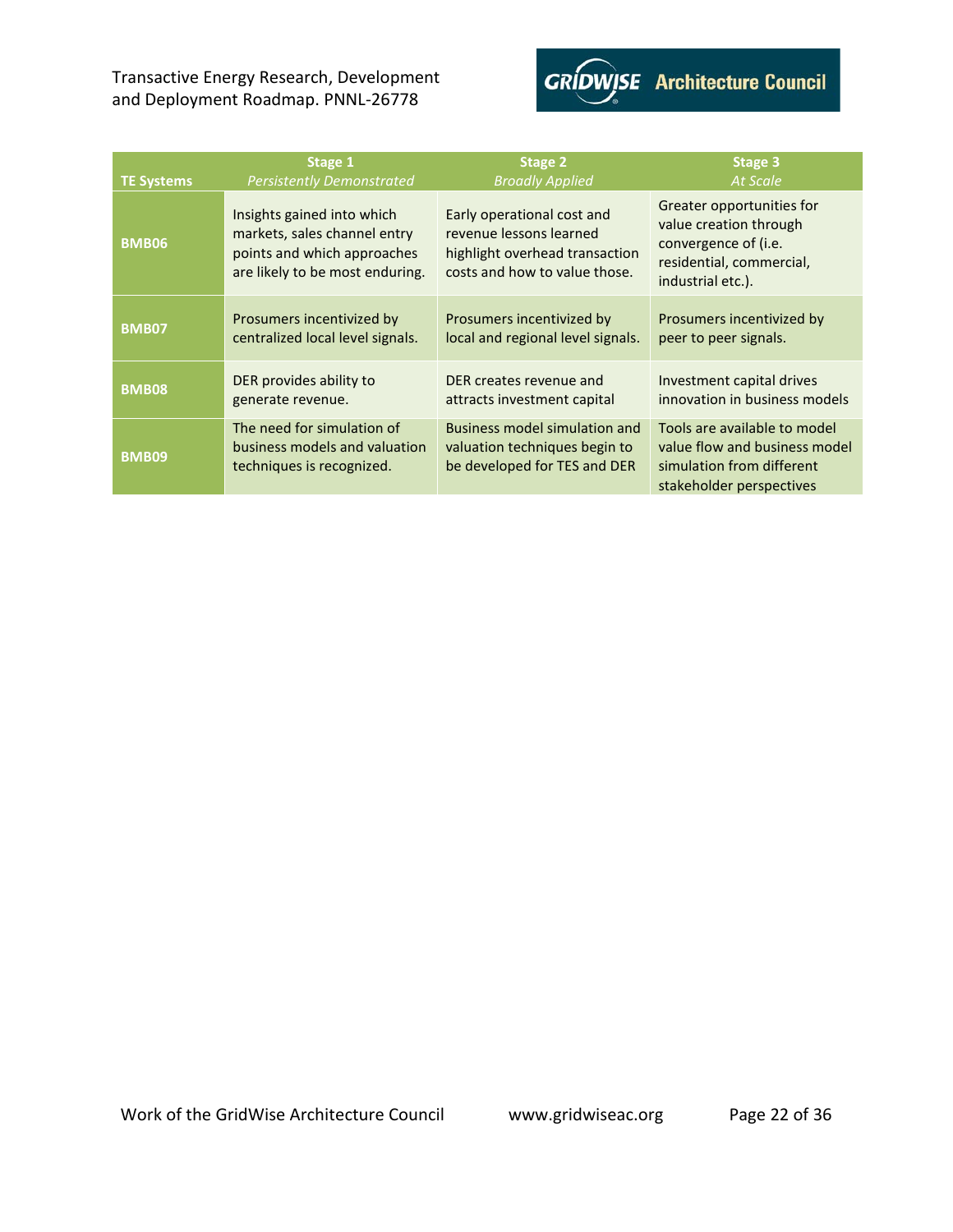

# <span id="page-22-0"></span>**System Design and Architecture**

This track focuses on system design and architecture actions necessary to support each stage specifically dealing with information interoperability to support TE valuation, and operation and control aspects to understand and manage the impacts on the electric grid. This track depends on the business model to define required information exchange between TE parties in content and timing. This is where each stakeholder needs to develop or understand their "as-is" architecture and their "to-be" architecture, then develop a set of transitional states to get them there and transition between stages



<span id="page-22-1"></span>*Figure 4: Example Benefits/Enablers for the System Design & Architecture Track*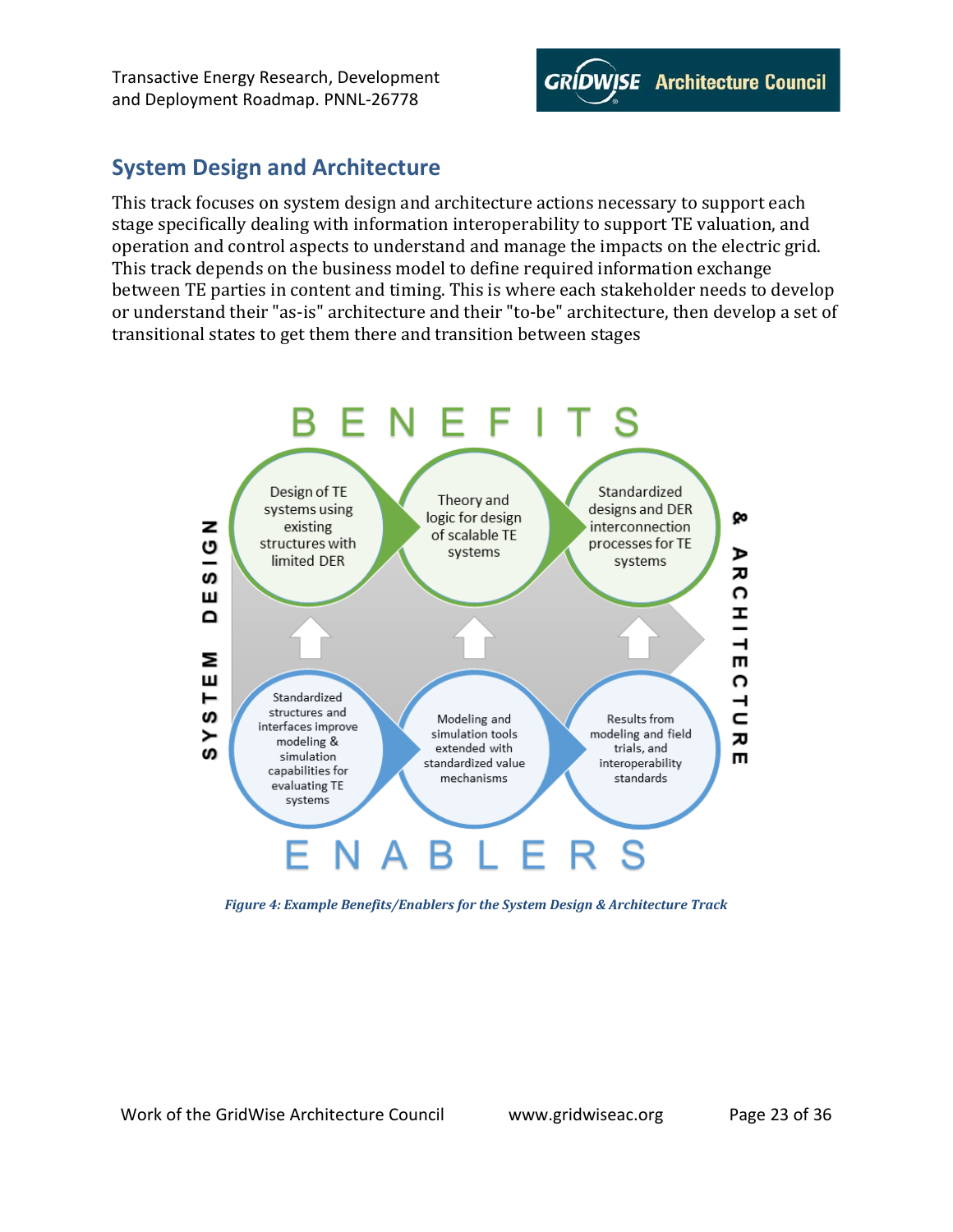

## <span id="page-23-0"></span>**Vision – what we hope to see at each stage**

Describes the vision(s) we expect to be realized over time as they relate to design and architecture activities necessary to support each stage specifically dealing with information interoperability to support TE valuation, and operation and control aspects to understand and manage the impacts on the electric grid. The main design and architecture concepts are listed below.

- **DA1** A standard set of definitions and structure develops for interface structure for X2G operations at all levels
- **DA2** Transition from centralized to decentralized based on *highly coordinated self-optimization*
- **DA3** *Reliability and control* are assigned value when integrated into all TE systems that interact with the grid
- **DA4** Buildings and facility-grids feature more prominently over time
- **DA5** Modeling and simulation solutions for TES produce consistent results with each other and can exchange data

|                  | Stage 1                                                                                                                       | Stage 2                                                                                                                                                           | Stage 3                                                                                                          |
|------------------|-------------------------------------------------------------------------------------------------------------------------------|-------------------------------------------------------------------------------------------------------------------------------------------------------------------|------------------------------------------------------------------------------------------------------------------|
| <b>Reference</b> | <b>Persistently Demonstrated</b>                                                                                              | <b>Broadly Applied</b>                                                                                                                                            | <b>At Scale</b>                                                                                                  |
| <b>DAV01</b>     | The grid consists of<br>transmission and distribution<br>with interfaces driven by local<br>interconnection requirements.     | The grid consists of a<br>collection of independent or<br>semi-independent systems<br>operating in a coordinated<br>way.                                          | Standardized interfaces create<br>reusability of applications at<br>all levels within the grid.                  |
| <b>DAV02</b>     | Characterized by centralized<br>distribution control by utilities                                                             | Mix of centralized and<br>distributed control still largely<br>using centralized optimization<br>across service territory with<br>utility beginning to act as DSO | Distributed system operations<br>and controls coordinated via<br>DSO with all stakeholders<br>across the region. |
| <b>DAV03</b>     | Local management of<br>transactive systems used to<br>optimize behind the meter<br>buildings, campus, and<br>microgrid value. | DER at connected buildings<br>interact with the grid, enabled<br>by transactive energy systems                                                                    | Distributed optimization of<br>buildings and other DER<br>facilities support reliability and<br>resilience.      |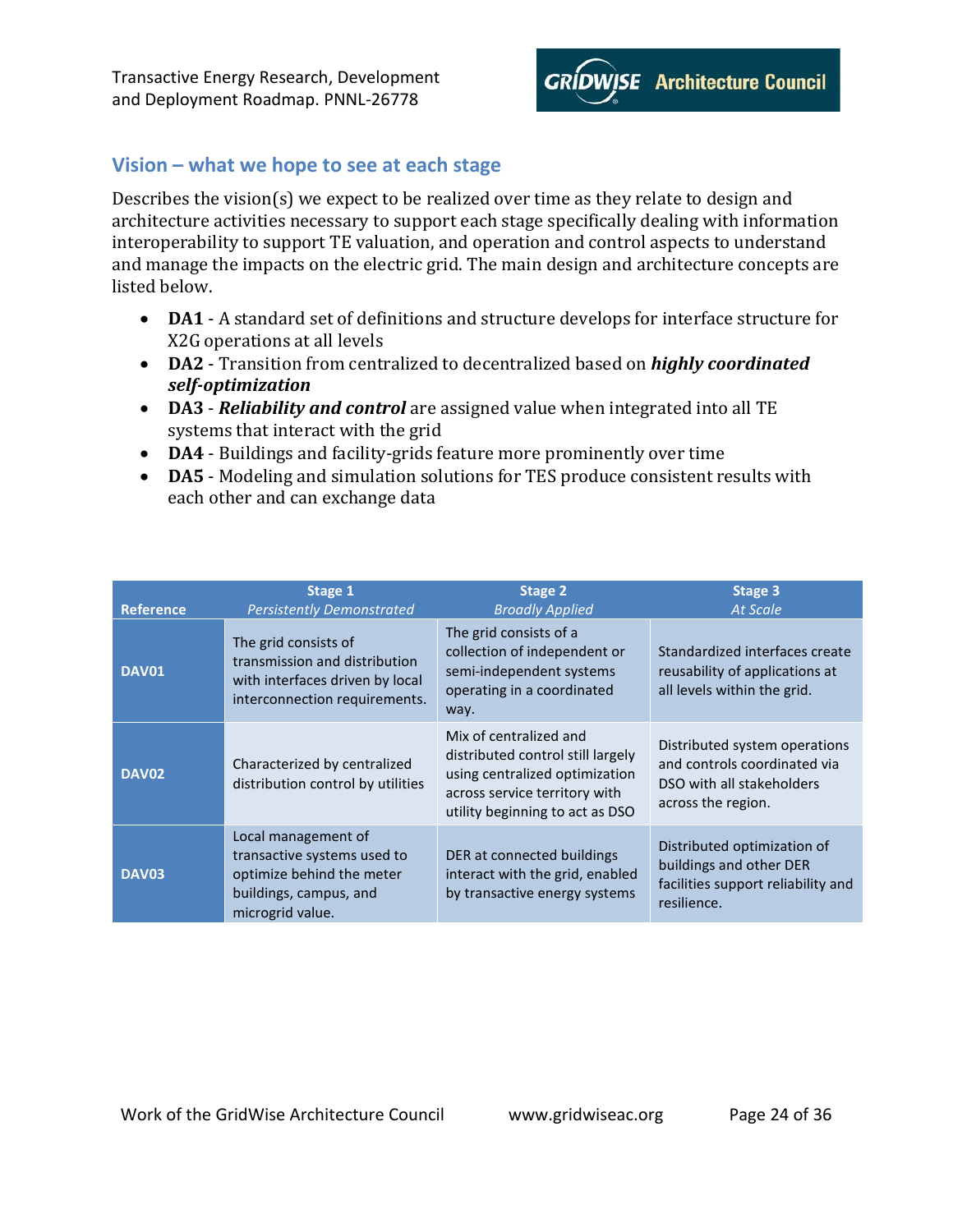

| <b>Reference</b> | Stage 1                                                              | Stage 2                                                                                                   | Stage 3                                                                                                                                                                                                           |
|------------------|----------------------------------------------------------------------|-----------------------------------------------------------------------------------------------------------|-------------------------------------------------------------------------------------------------------------------------------------------------------------------------------------------------------------------|
|                  | <b>Persistently Demonstrated</b>                                     | <b>Broadly Applied</b>                                                                                    | <b>At Scale</b>                                                                                                                                                                                                   |
| DAV04            | Local devices respond to grid<br>events on a deterministic<br>basis. | Local device behavior is a mix<br>of deterministic and stochastic<br>requiring modeling and<br>simulation | Stochastic optimization <sup>6</sup> is<br>employed as a means of more<br>accurately accounting for<br>uncertainties in interactions<br>(and simulations) across a<br>large number of devices and<br>participants |

# <span id="page-24-0"></span>**Enablers - elements required if the Vision is to be realized**

Describes the elements that need to be in place to support and facilitate system design and architecture actions necessary to support each stage specifically dealing with information interoperability to support TE valuation, and operation and control aspects to understand and manage the impacts on the electric grid. The main design and architecture concepts are listed below.

- **DA1** A standard set of definitions and structure develops for interface structure for X2G operations at all levels
- **DA2** Transition from centralized to decentralized based on *highly coordinated self-optimization*
- **DA3** *Reliability and control* are assigned value when integrated into all TE systems that interact with the grid
- **DA4** Buildings and facility-grids feature more prominently over time
- **DA5** Modeling and simulation solutions for TES produce consistent results with each other and can exchange data

| <b>Reference</b> | Stage 1                                                                                                   | Stage 2                                                                                                                                  | Stage 3                                                                                                            |
|------------------|-----------------------------------------------------------------------------------------------------------|------------------------------------------------------------------------------------------------------------------------------------------|--------------------------------------------------------------------------------------------------------------------|
|                  | <b>Persistently Demonstrated</b>                                                                          | <b>Broadly Applied</b>                                                                                                                   | <b>At Scale</b>                                                                                                    |
| DAE01            | Pilot applications utilize<br>limited number of pre-<br>qualified partners with<br>proprietary solutions. | Standardized models of<br>transactive system nodes<br>allow more partners with<br>increasingly open solutions<br>and exchanges of value. | Broadly applied TE systems<br>optimize locally but coordinate<br>actions by valuing control as a<br>key parameter. |

I

<span id="page-24-1"></span><sup>6</sup> Stochastic optimization refers to the minimization (or maximization) of a function in the presence of randomness in the optimization process. It should include financial risk management tools and approaches.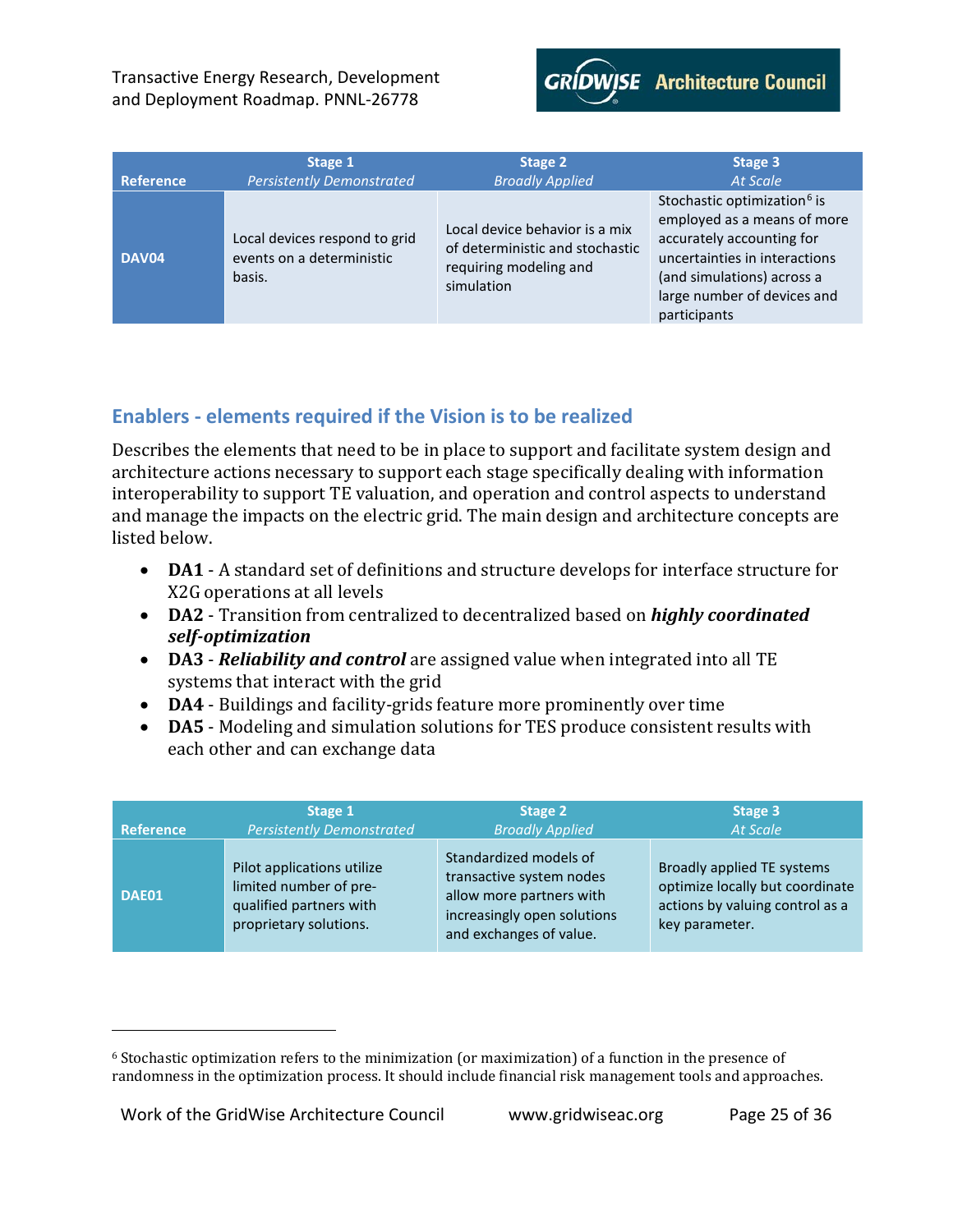

| <b>Reference</b> | Stage 1<br><b>Persistently Demonstrated</b>                                                                     | <b>Stage 2</b><br><b>Broadly Applied</b>                                                                                                       | <b>Stage 3</b><br><b>At Scale</b>                                                                                                                |
|------------------|-----------------------------------------------------------------------------------------------------------------|------------------------------------------------------------------------------------------------------------------------------------------------|--------------------------------------------------------------------------------------------------------------------------------------------------|
| DAE02            | Centralized control schemes.                                                                                    | Creation of early DSOs and<br>distributed control schemes.                                                                                     | <b>Building Management</b><br>Systems, microgrids, and other<br>devices include support for<br>coordination with distributed<br>control schemes. |
| <b>DAE03</b>     | Local interconnection<br>requirements enable DER<br>connections.                                                | Common interconnection<br>requirements enable<br>participants to operate more<br>easily in multiple locales.                                   | Grid interfaces are<br>standardized using specific<br>required elements.                                                                         |
| DAE04            | Quicker, more efficient,<br>distribution modeling and<br>forecasting techniques                                 | Modeling and simulation of<br>bidirectional power and DER<br>events.                                                                           | Modeling tools available for<br>microgrids provide for<br>federated modeling<br>capabilities.                                                    |
| DAE05            | Interoperability addressed<br>through definition of basic<br>information exchanges<br>between transactive nodes | General models of transactive<br>nodes defined including<br>interfaces between nodes and<br>between nodes and other<br>elements including DERs | Standards developed<br>supporting general models of<br>transactive nodes and low-<br>cost integration of transactive<br>nodes and components     |
| <b>DAE06</b>     | DER implementations start to<br>cause design modifications to<br>existing infrastructure                        | Wires and non-wires designs<br>are developed to adapt to<br>future scenarios                                                                   | Increased islanding capability<br>supported by DER creates<br>opportunities for TES at scale                                                     |
| DAE07            | The integration of DER helps<br>popularize campus microgrids.                                                   | Microgrids created from the<br>distribution grid or installed as<br>an overbuild network with<br>new wires                                     | Coordinating microgrids is a<br>central part of managing<br>distribution grids                                                                   |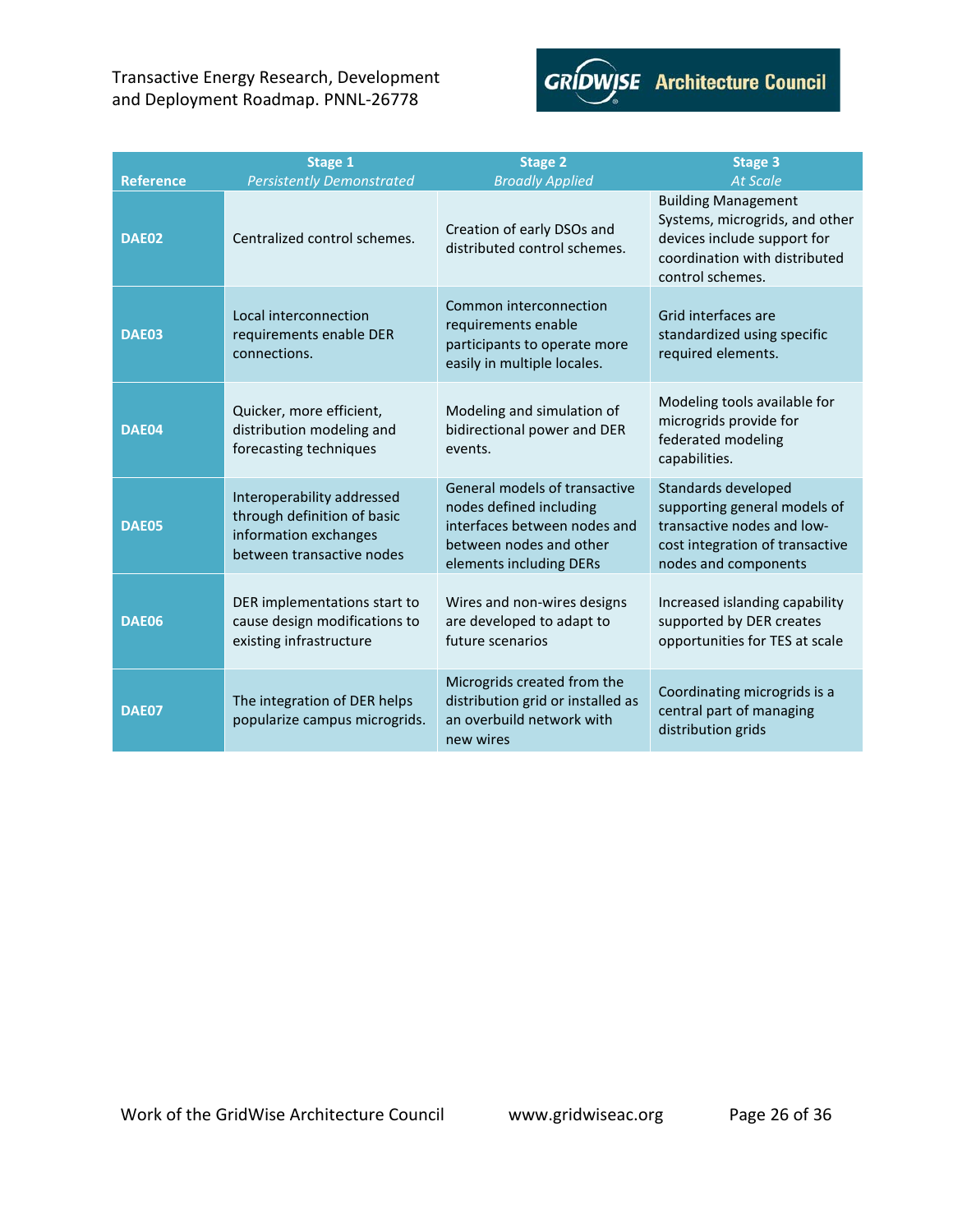

### <span id="page-26-0"></span>**Results - outcomes made possible by new patterns of use**

Describes the results which are important to realize system design and architecture changes necessary to support evolution at each stage; specifically dealing with information interoperability to support TE valuation, and operation and control aspects to understand and manage the impacts on the electric grid. The main design and architecture concepts are listed below.

- **DA1** A standard set of definitions and structure develops for interface structure for X2G operations at all levels
- **DA2** Transition from centralized to decentralized based on *highly coordinated self-optimization*
- **DA3** *Reliability and control* are assigned value when integrated into all TE systems that interact with the grid
- **DA4** Buildings and facility-grids feature more prominently over time
- **DA5** Modeling and simulation solutions for TES produce consistent results with each other and can exchange data

| <b>Reference</b> | Stage 1<br><b>Persistently Demonstrated</b>                                                                    | Stage 2<br><b>Broadly Applied</b>                                                                                                                       | <b>Stage 3</b><br><b>At Scale</b>                                                                                                                   |
|------------------|----------------------------------------------------------------------------------------------------------------|---------------------------------------------------------------------------------------------------------------------------------------------------------|-----------------------------------------------------------------------------------------------------------------------------------------------------|
| DAR01            | Local reliability and control<br>managed by utilities.                                                         | DSOs appear in a few<br>states/service territories,<br>enabling DER to provide<br>reliability and control benefits.                                     | <b>Significant numbers of DSOs</b><br>result in highly coordinated<br>self-optimization for buildings<br>and local grids (campuses,<br>facilities). |
| <b>DAR02</b>     | <b>Technical capabilities of TES</b><br>proven at local level.                                                 | Increased scale of TES includes<br>diverse value systems that<br>prove the optimization<br>methods.                                                     | Large scale deployments<br>monetize control as a key<br>parameter to be optimized<br>with other goals.                                              |
| DAR03            | Raising device and system<br>interoperability awareness<br>drives interest in<br>interoperability measurement. | Raising of interoperability<br>awareness for system<br>modeling and simulation<br>capabilities (co-simulation<br>data exchange).                        | Interoperability of policy and<br>regulation. Certification for<br>interoperability maturity.                                                       |
| DAR04            | <b>Support for transactive</b><br>systems for campuses,<br>microgrids and buildings                            | <b>Support for transactive</b><br>systems for dis-contiguous<br>sites.                                                                                  | <b>Support for transactive</b><br>systems in most system and<br>market designs.                                                                     |
| DAR05            | Implementation of CVR/VVO<br>and phase balancing based on<br>central control.                                  | <b>Bidirectional power and</b><br>voltage management by<br>coordinating DER activities<br>and ancillary services through<br>transactive energy systems. | <b>Federated modeling</b><br>capabilities based on the<br>ubiquity of transactive energy<br>systems to create value and<br>flexibility.             |
| DAR06            | System designed for peak<br>load, lower load factors.                                                          | Transactive energy systems<br>permit designs for higher load<br>factors and deferred upgrades.                                                          | New designs incorporate<br>transactive energy systems as<br>de facto elements.                                                                      |

Work of the GridWise Architecture Council www.gridwiseac.org Page 27 of 36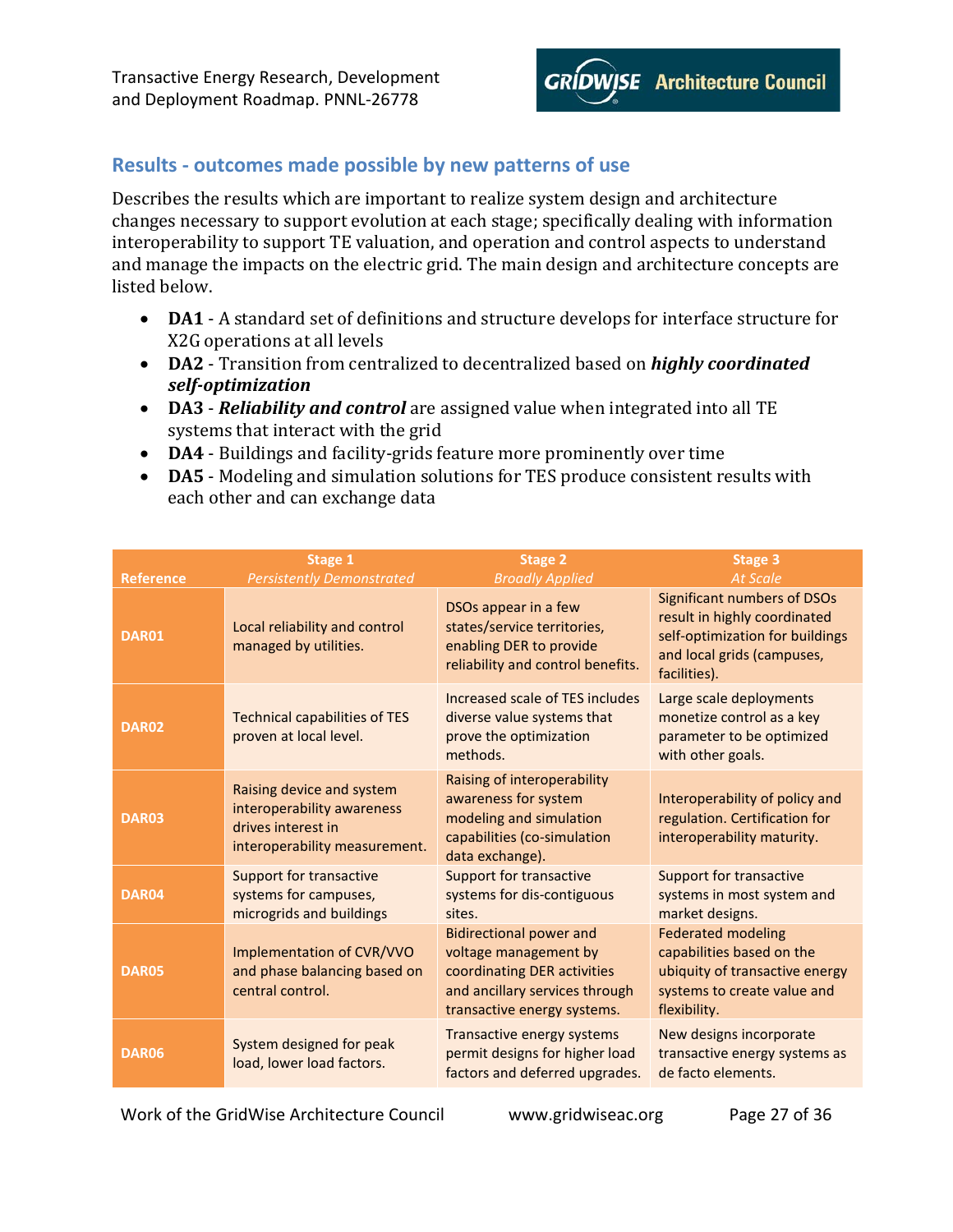

# <span id="page-27-0"></span>**Benefits - how these outcomes add value**

Describes the system design and architecture benefits that can be created as DER penetration increases through each of the three stages. The main design and architecture concepts are listed below.

- **DA1** A standard set of definitions and structure develops for interface structure for X2G operations at all levels
- **DA2** Transition from centralized to decentralized based on *highly coordinated self-optimization*
- **DA3** *Reliability and control* are assigned value when integrated into all TE systems that interact with the grid
- **DA4** Buildings and facility-grids feature more prominently over time
- **DA5** Modeling and simulation solutions for TES produce consistent results with each other and can exchange data

| <b>Reference</b> | Stage 1<br><b>Persistently Demonstrated</b>                                                                                                     | <b>Stage 2</b><br><b>Broadly Applied</b>                                                                                | <b>Stage 3</b><br><b>At Scale</b>                                                                                                            |
|------------------|-------------------------------------------------------------------------------------------------------------------------------------------------|-------------------------------------------------------------------------------------------------------------------------|----------------------------------------------------------------------------------------------------------------------------------------------|
| <b>DAB01</b>     | Recognition that proprietary<br>solutions produce local<br>benefits but have limited<br>coordination capabilities.                              | Standardized definitions and<br>structure develop for interface<br>that include value, driven by<br>TES coordination.   | Including value in grid<br>interfaces and valuing control<br>explicitly leads to less<br>congestion.                                         |
| <b>DAB02</b>     | Predictable performance<br>supports centralized<br>architecture.                                                                                | Hybrid of deterministic and<br>stochastic behavior drives new<br>modeling and simulation<br>capabilities.               | Improved modeling and<br>simulation capabilities support<br>improved designs that use<br>stochastic optimization to<br>reduce uncertainties. |
| <b>DAB03</b>     | Increased awareness of TES as<br>a solution for both local<br>optimization and community<br>coordination.                                       | Lessons learned from<br>increasing numbers of TES that<br>coordinate remote sites and<br>organizations with each other. | Grid architecture becomes<br>much more flexible as it<br>includes and coordinates<br>many distributed TES.                                   |
| DAB04            | Quick and affordable ways to<br>get consumers interacting<br>with the grid.                                                                     | Improved modeling creates<br>opportunities for much more<br>decentralized and customer-<br>driven solutions.            | <b>Coordination between</b><br>stakeholders using TES creates<br>market opportunities beyond<br>the grid.                                    |
| <b>DAB05</b>     | Does not require changes to<br>the current U.S. structure of<br>the utility industry (FERC,<br>PUCs, ISOs/RTOs, munis,<br>coops, IOUs, vendors) | Acts as a catalyst for design<br>change across the T&D<br>boundary.                                                     | Provides a foundation for new<br>designs for system<br>architecture and energy<br>services.                                                  |
| <b>DAB06</b>     | Increasing interest in<br>interoperability driven by need<br>to integrate DER.                                                                  | DER interface standardization<br>reduces the need to modify<br>existing systems to<br>interoperate with them            | Reduced integration cost for<br>DER decreases costs to deploy<br>and integrate new TE systems.                                               |

Work of the GridWise Architecture Council www.gridwiseac.org Page 28 of 36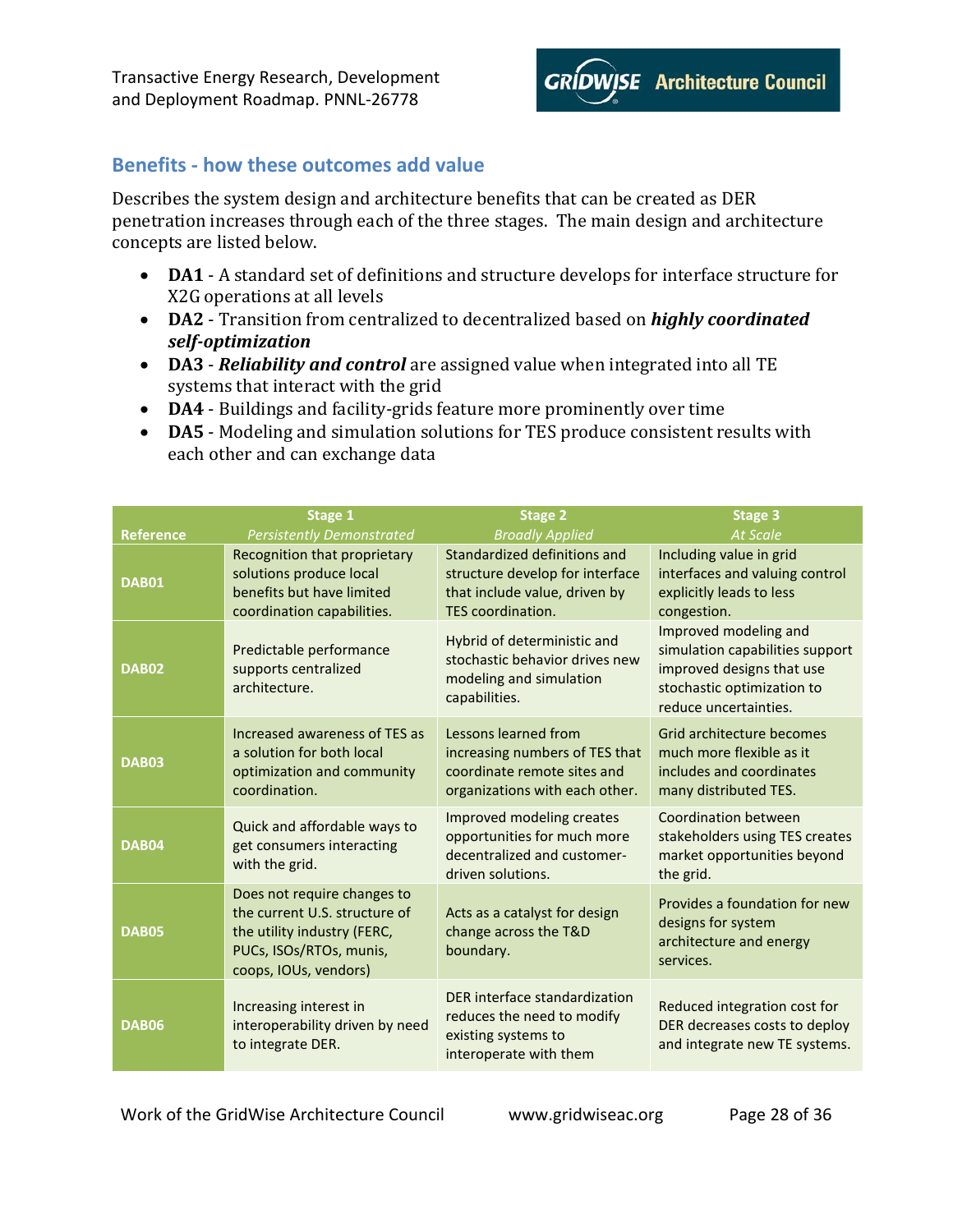

# <span id="page-28-0"></span>**Physical and Cyber Technologies and Infrastructure**

This track focuses on the changing Cyber-Physical needs and required actions through the progression of the three stages. This track addresses the technical layers of the GWAC Stack and the physical layers of the Control Abstraction Stack<sup>7</sup>. It includes the activities aimed at the electrically connected network and the communications networks that are necessary to monitor and control the electric grid. This track depends on the information exchange requirements considered in the system design and architecture track to ensure the ability to exchange information in support of transactions without detrimentally affecting the reliability of the electrical network.



<span id="page-28-1"></span>*Figure 5: Example Benefits/Enablers for the Physical & Cyber Technologies & Infrastructure Track*

I

<span id="page-28-2"></span><sup>7</sup> Control abstraction is the abstraction of actions. The Control Abstraction Stack referenced in GWAC's TE Framework helps put the concept of cyber-physical systems in context for TE management.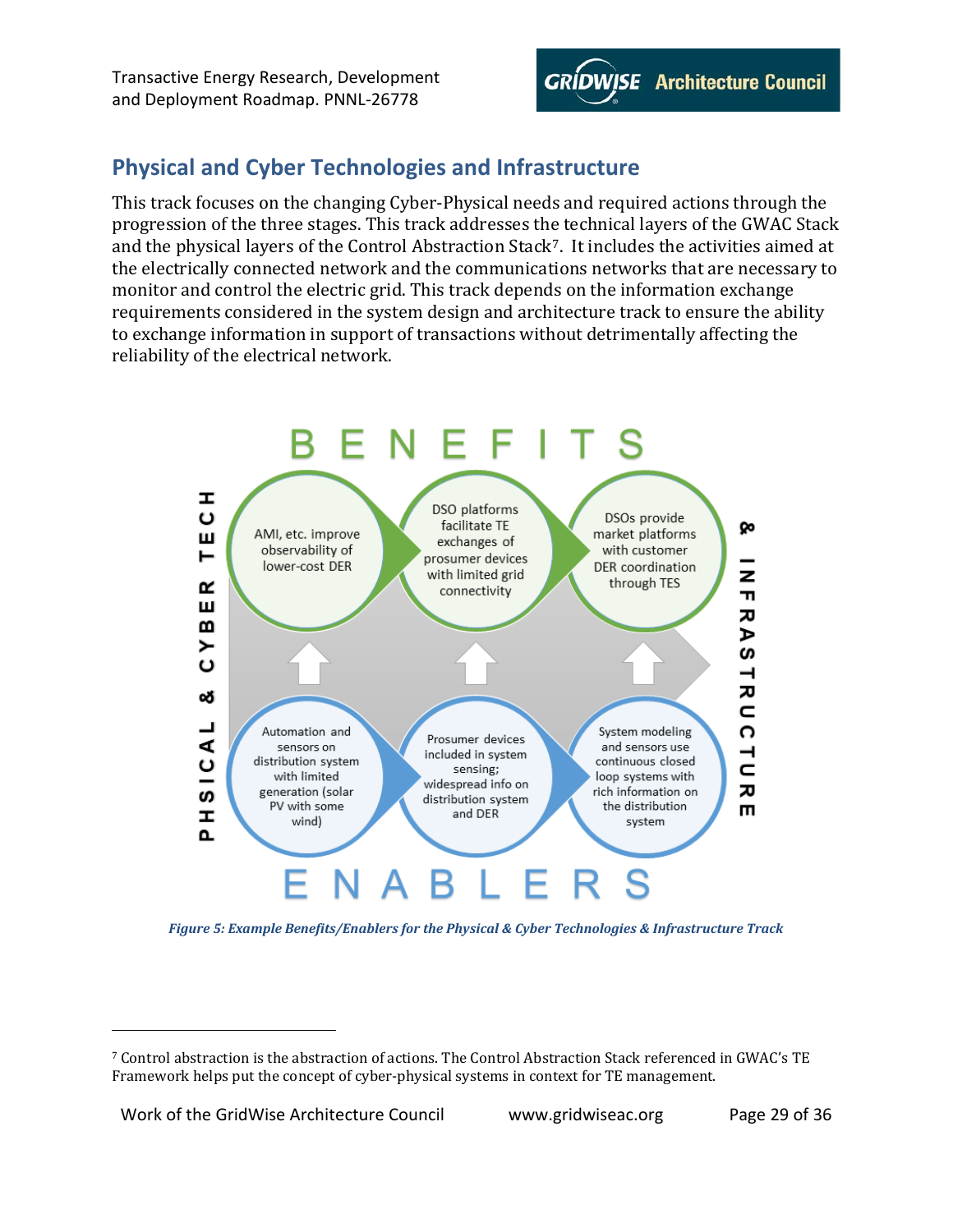

# <span id="page-29-0"></span>**Vision – what we hope to see at each stage**

Describes the vision(s) we expect to be realized over time as they relate to physical and cyber technologies and infrastructure changes aimed at the electrically connected network and the communications networks that are necessary to monitor and control the electric grid. The main physical and cyber technologies and infrastructure concepts are listed below

- **PC1** Improved measurement, verification, and situational awareness
- **PC2** Affordability of devices and communications enables *scalable, adaptable, and extensible[8](#page-29-1)* deployment
- **PC3** Distributed devices securely integrated into control schemes
- **PC4** Ability for consumer devices to support sub-cycle to long term activities (markets/operations)
- **PC5** Explicit, well-defined, trust models that define identity, authentication, service level agreements, and privacy need to be built into all TE systems.

| <b>Reference</b>  | Stage 1                                                                                              | Stage 2                                                                                                                                             | Stage 3                                                                                                                                                        |
|-------------------|------------------------------------------------------------------------------------------------------|-----------------------------------------------------------------------------------------------------------------------------------------------------|----------------------------------------------------------------------------------------------------------------------------------------------------------------|
|                   | <b>Persistently Demonstrated</b>                                                                     | <b>Broadly Applied</b>                                                                                                                              | <b>At Scale</b>                                                                                                                                                |
| <b>PCV01</b>      | <b>Proliferation of Advanced</b>                                                                     | Evolution of DSOs with                                                                                                                              | DSO construct realized at scale                                                                                                                                |
|                   | Metering Infrastructure (AMI)                                                                        | distributed system platforms                                                                                                                        | with distribution market                                                                                                                                       |
|                   | or other measures to improve                                                                         | primarily utilizing DERMS and                                                                                                                       | platforms and broad                                                                                                                                            |
|                   | distribution system operator                                                                         | ADMS, and facilitating new                                                                                                                          | awareness of impacts across                                                                                                                                    |
|                   | observability into DER                                                                               | transactive exchanges                                                                                                                               | the T&D interface                                                                                                                                              |
| <b>PCV02</b>      | Deployment of DMS and<br>ADMS systems by most<br>utilities. Limited circuit<br>switching capability. | Enhancement and evolution of<br>DMS/ADMS for better<br>situational awareness and<br>control. Automated switching<br>for more distribution circuits. | Distribution state estimators<br>and phasor measurement<br>systems in use for distribution<br>systems and used in<br>transactive energy system<br>optimization |
| PCV <sub>03</sub> | Cost of smart devices for use<br>by utilities continues to drop,<br>driving broad deployment         | Proliferation of low cost<br>prosumer devices leading to<br>improved local control<br>systems and limited<br>connectivity to grid systems           | Customer and facility devices<br>and control systems<br>coordinate with utilities and<br>DSOs through transactive<br>energy systems                            |

Work of the GridWise Architecture Council www.gridwiseac.org Page 30 of 36

I

<span id="page-29-1"></span><sup>8</sup> Items in *bolded italics* represent condensed encapsulations of the TE principles described in Section 3.3 of the TE Framework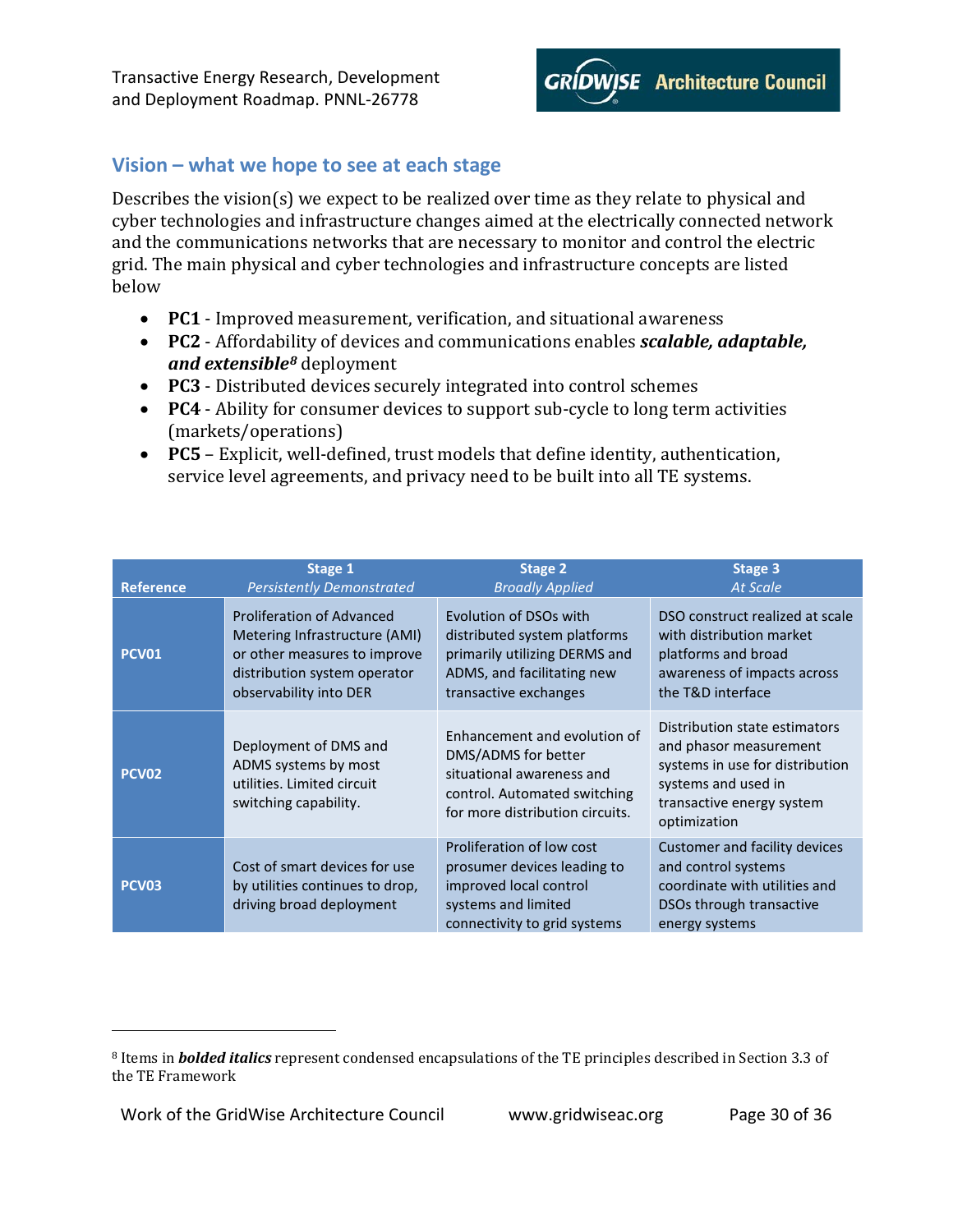

# <span id="page-30-0"></span>**Enablers - elements required if the Vision is to be realized**

Describes the elements that need to be in place to support and facilitate activities aimed at the electrically connected network and the communications networks that are necessary to monitor and control the electric grid. The main physical and cyber technologies and infrastructure concepts are listed below

- **PC1** Improved measurement, verification, and situational awareness
- **PC2** Affordability of devices and communications enables *scalable, adaptable, and extensible* deployment
- **PC3** Distributed devices securely integrated into control schemes
- **PC4** Ability for consumer devices to support sub-cycle to long term activities (markets/operations)
- **PC5** Explicit, well defined, trust models that define identity, authentication, service level agreements, and privacy need to be built into all TE systems.

| <b>Reference</b> | Stage 1<br><b>Persistently Demonstrated</b>                                                              | <b>Stage 2</b><br><b>Broadly Applied</b>                                                                                                        | <b>Stage 3</b><br><b>At Scale</b>                                                                                                                                                   |
|------------------|----------------------------------------------------------------------------------------------------------|-------------------------------------------------------------------------------------------------------------------------------------------------|-------------------------------------------------------------------------------------------------------------------------------------------------------------------------------------|
| PCE01            | Automation and utility sensors<br>established on the distribution<br>system.                             | Prosumers and non-utility<br>devices are included in system<br>sensing.                                                                         | System is continuously<br>monitored and modeled.                                                                                                                                    |
| PCE02            | Devices that can provide load<br>reduction with some load<br>shifting                                    | Interactive devices that can<br>perform load reduction and<br>shifting with some load<br>increases                                              | Fully integrated cyber-physical<br>system for DER that provides<br>balancing of distributed supply<br>and demand                                                                    |
| <b>PCE03</b>     | Limited generation on the<br>distribution system. Mostly<br>solar with some wind.                        | Widespread generation on the<br>distribution system. Mostly<br>solar with some wind. Storage<br>benefits being realized.                        | Widespread generation and<br>storage on the distribution<br>system.                                                                                                                 |
| PCE04            | Integration, albeit limited, of<br>supply and demand<br>incorporating DER on the<br>distribution system. | Device addressability that<br>creates more connected<br>opportunities without the<br>need for excessive layers of<br>communication and control. | Commercially available open<br>platforms with main functions<br>of DSO being standardized<br>across regulatory jurisdictions<br>and incorporating standards-<br>based requirements. |
| PCE05            | Inverters provide basic DC/AC<br>conversion                                                              | Ability of inverters to ride<br>though frequency and voltage<br>excursions                                                                      | Use of inverters to provide<br>artificial inertia and regulation<br>services.                                                                                                       |
| <b>PCE06</b>     | Affordable, reliable, wireless<br>data infrastructure with<br>secure communications                      | Quicker, cheaper, and more<br>secure direct communication<br>paths.                                                                             | Trust models provide identity,<br>authentication, service level<br>agreements, and privacy                                                                                          |
| <b>PCE07</b>     | DER testing and certification<br>established for standards<br>compliance.                                | Increased use of simulation as<br>an enabler for testing.                                                                                       | Increased interoperability as a<br>result of simulation and<br>testing.                                                                                                             |

Work of the GridWise Architecture Council www.gridwiseac.org Page 31 of 36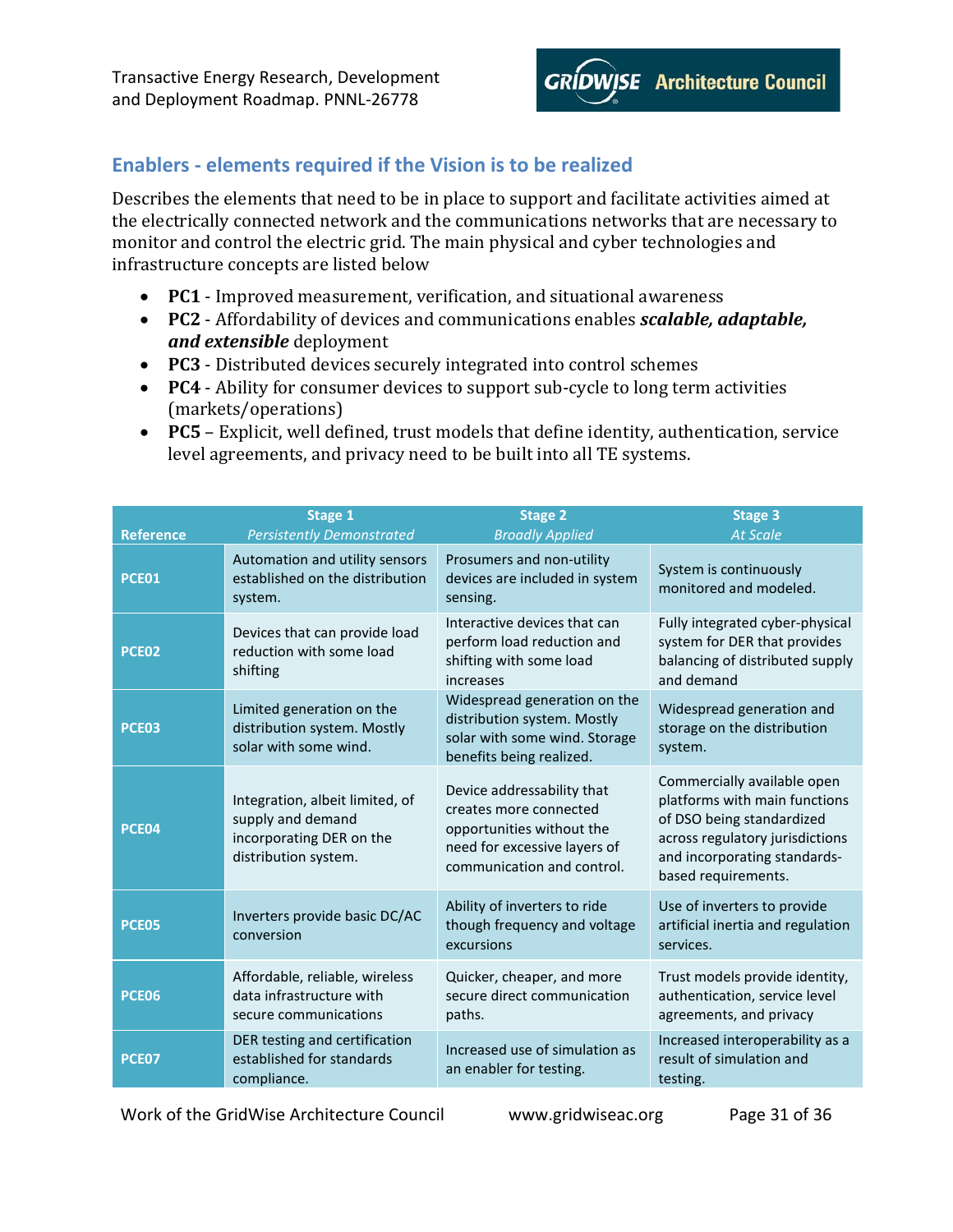

### <span id="page-31-0"></span>**Results - outcomes made possible by new patterns of use**

Describes the results aimed at the electrically connected network and the communications networks that are necessary to monitor and control the electric grid. The main physical and cyber technologies and infrastructure concepts are listed below

- **PC1** Improved measurement, verification, and situational awareness
- **PC2** Affordability of devices and communications enables *scalable, adaptable, and extensible* deployment
- **PC3** Distributed devices securely integrated into control schemes
- **PC4** Ability for consumer devices to support sub-cycle to long term activities (markets/operations)
- **PC5** Explicit, well defined, trust models that define identity, authentication, service level agreements, and privacy need to be built into all TE systems.

| <b>Reference</b>  | Stage 1                                                                                                       | Stage 2                                                                                               | Stage 3                                                                  |
|-------------------|---------------------------------------------------------------------------------------------------------------|-------------------------------------------------------------------------------------------------------|--------------------------------------------------------------------------|
|                   | <b>Persistently Demonstrated</b>                                                                              | <b>Broadly Applied</b>                                                                                | <b>At Scale</b>                                                          |
| PCR <sub>01</sub> | Improved visibility of phase                                                                                  | Changes to system behavior                                                                            | System models can be                                                     |
|                   | balancing and voltage                                                                                         | can be monitored as DER                                                                               | frequently updated with a                                                |
|                   | variations.                                                                                                   | penetration increases.                                                                                | closed loop system                                                       |
| <b>PCR02</b>      | Familiarity with DMS provides<br>visibility and control<br>capabilities with limited<br>switching capability. | DMS/ADMS/DERMS provides<br>improved situational<br>awareness and control with<br>automated switching. | The ability to frequently model<br>the distribution system on<br>demand. |
| PCR03             | Load reduction with some load                                                                                 | Load reduction and shifting                                                                           | <b>Balanced distributed supply</b>                                       |
|                   | shifting                                                                                                      | with some load increases                                                                              | and demand                                                               |
| PCR04             | Inverters start to interact with<br>the distribution system.                                                  | Inverters able to provide<br>support over broader range of<br>frequency and voltage.                  | Inverters providing artificial<br>inertia and regulation services.       |
| PCR05             | Consumer and building owner<br>awareness of commercially<br>available DER.                                    | Consumer and building owner<br>focus on trust models and<br>service level agreements.                 | trust models and service level<br>agreements                             |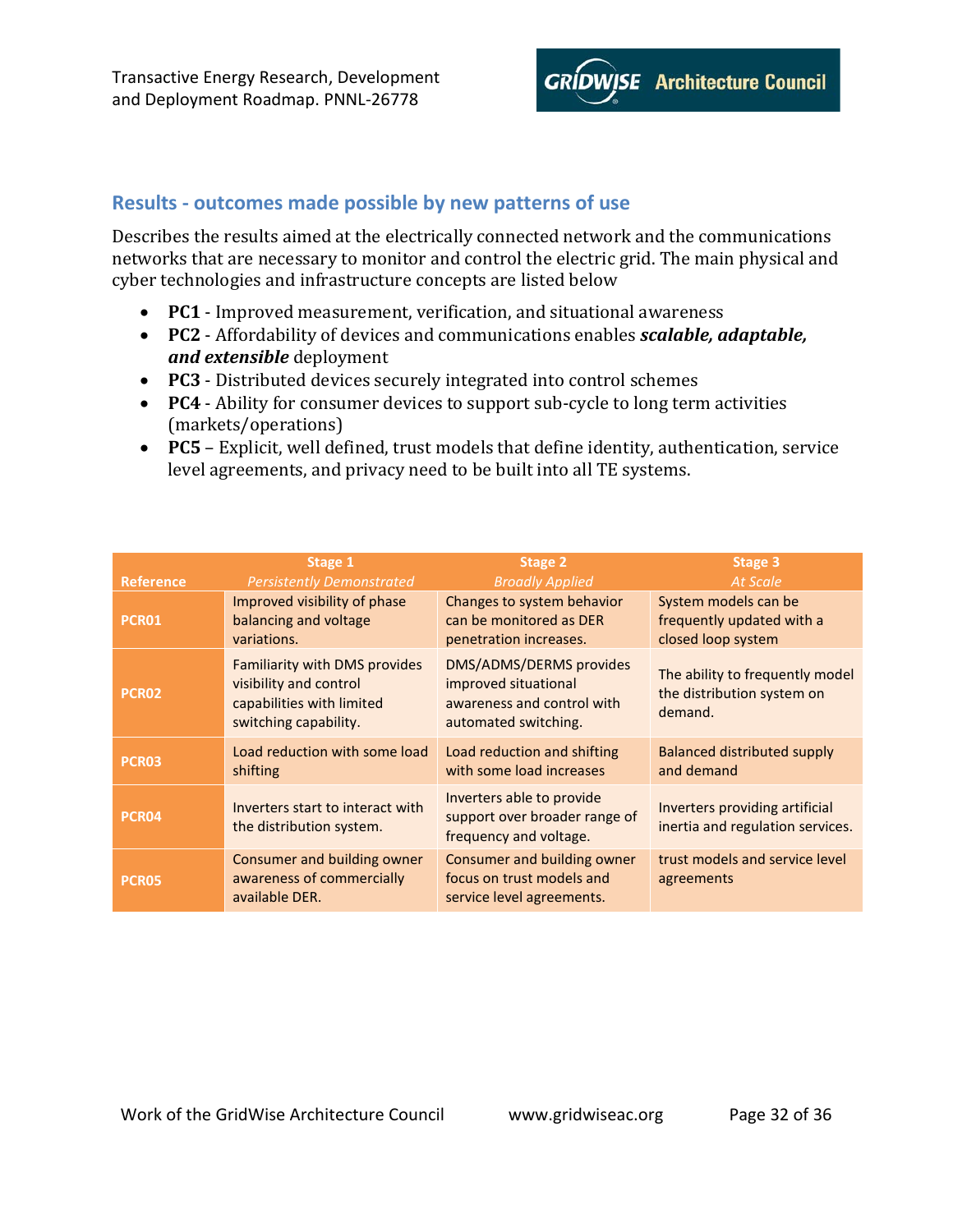

# <span id="page-32-0"></span>**Benefits - how these outcomes add value**

Describes the benefits that can be created for the electrically connected network and the communications networks that are necessary to monitor and control the electric grid as DER penetration increases through each of the three stages. The main physical and cyber technologies and infrastructure concepts are listed below

- **PC1** Improved measurement, verification, and situational awareness
- **PC2** Affordability of devices and communications enables *scalable, adaptable, and extensible* deployment
- **PC3** Distributed devices securely integrated into control schemes
- **PC4** Ability for consumer devices to support sub-cycle to long term activities (markets/operations)
- **PC5** Explicit, well defined, trust models that define identity, authentication, service level agreements, and privacy need to be built into all TE systems.

| <b>Reference</b> | Stage 1                                                                                                       | <b>Stage 2</b>                                                                                        | <b>Stage 3</b>                                                                                                    |
|------------------|---------------------------------------------------------------------------------------------------------------|-------------------------------------------------------------------------------------------------------|-------------------------------------------------------------------------------------------------------------------|
|                  | <b>Persistently Demonstrated</b>                                                                              | <b>Broadly Applied</b>                                                                                | <b>At Scale</b>                                                                                                   |
| <b>PCB01</b>     | Improved visibility of phase                                                                                  | Changes to system behavior                                                                            | System models can be                                                                                              |
|                  | balancing and voltage                                                                                         | can be monitored as DER                                                                               | frequently updated with a                                                                                         |
|                  | variations.                                                                                                   | penetration increases.                                                                                | closed loop system                                                                                                |
| <b>PCB02</b>     | Familiarity with DMS provides<br>visibility and control<br>capabilities with limited<br>switching capability. | DMS/ADMS/DERMS provides<br>improved situational<br>awareness and control with<br>automated switching. | The ability to model the<br>distribution system<br>frequently/on demand.                                          |
| <b>PCB03</b>     | DER observability and                                                                                         | High degree of overall                                                                                | <b>Empirical optimization of</b>                                                                                  |
|                  | behavior well                                                                                                 | distribution observability with                                                                       | market exchanges across the                                                                                       |
|                  | understood/developed.                                                                                         | low latency.                                                                                          | T&D interface.                                                                                                    |
| <b>PCB04</b>     | Load reduction with some load                                                                                 | Load reduction and shifting                                                                           | Balanced distributed supply                                                                                       |
|                  | shifting                                                                                                      | with some load increases                                                                              | and demand                                                                                                        |
| <b>PCB05</b>     | Inverters start to interact with<br>the distribution system.                                                  | Inverters able to provide<br>support over broader range of<br>frequency and voltage.                  | Inverters providing artificial<br>inertia and regulation services.                                                |
| <b>PCB06</b>     | Basis established for common<br>communications<br>paths/protocols.                                            | Transactive energy systems<br>make use of common<br>communications<br>paths/protocols.                | Transactive energy systems<br>included in cost/benefit<br>studies for future<br>communications<br>infrastructure. |
| <b>PCB07</b>     | Increased use of microgrids<br>and storage provide                                                            | Increased deployments of<br>microgrids and storage causes                                             | Microgrids and storage are<br>increasingly utilized for grid<br>control.                                          |

Work of the GridWise Architecture Council www.gridwiseac.org Page 33 of 36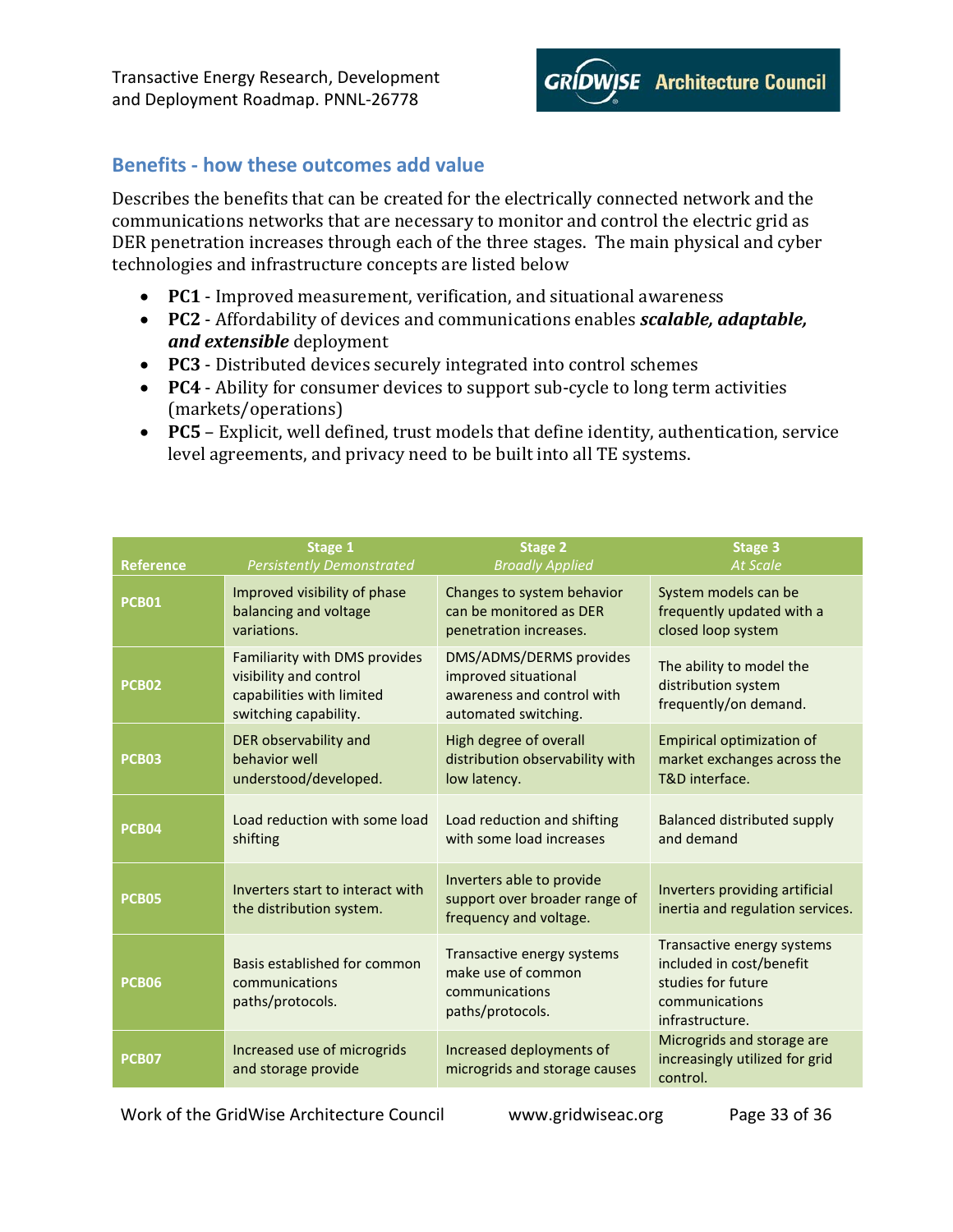

| Reference    | Stage 1<br><b>Persistently Demonstrated</b>                                      | Stage 2<br><b>Broadly Applied</b>                                                                               | Stage 3<br><b>At Scale</b>                                                                       |
|--------------|----------------------------------------------------------------------------------|-----------------------------------------------------------------------------------------------------------------|--------------------------------------------------------------------------------------------------|
|              | opportunities for resilience<br>pilots.                                          | acceleration of new<br>technologies.                                                                            |                                                                                                  |
| <b>PCB08</b> | Learning how to manage<br>voltage impacts as acceptance<br>of local PV increases | Reduced losses due to<br>increased solar panel<br>efficiencies                                                  | Solar PV and energy storage<br>used to more efficiently<br>generate power with fewer<br>losses   |
| <b>PCB09</b> | DER standardization provides<br>more choice in products.                         | Improved DER integration<br>decreases costs to deploy and<br>integrate new standards<br>compliant technologies. | Standardization ensures that<br>today's technology can<br>interface with future<br>technologies. |

# <span id="page-33-0"></span>**References**

Distribution Systems in a High Distributed Energy Resources Future: Planning, Market Design, Operation and Oversight, LBNL-1003797, October 2015, [\(https://emp.lbl.gov/sites/all/files/lbnl-1003797.pdf\)](https://emp.lbl.gov/sites/all/files/lbnl-1003797.pdf)

GridWise Transactive Energy Framework Version 1.0, PNNL-22946, January 2015 [\(http://www.gridwiseac.org/pdfs/te\\_framework\\_report\\_pnnl-22946.pdf\)](http://www.gridwiseac.org/pdfs/te_framework_report_pnnl-22946.pdf)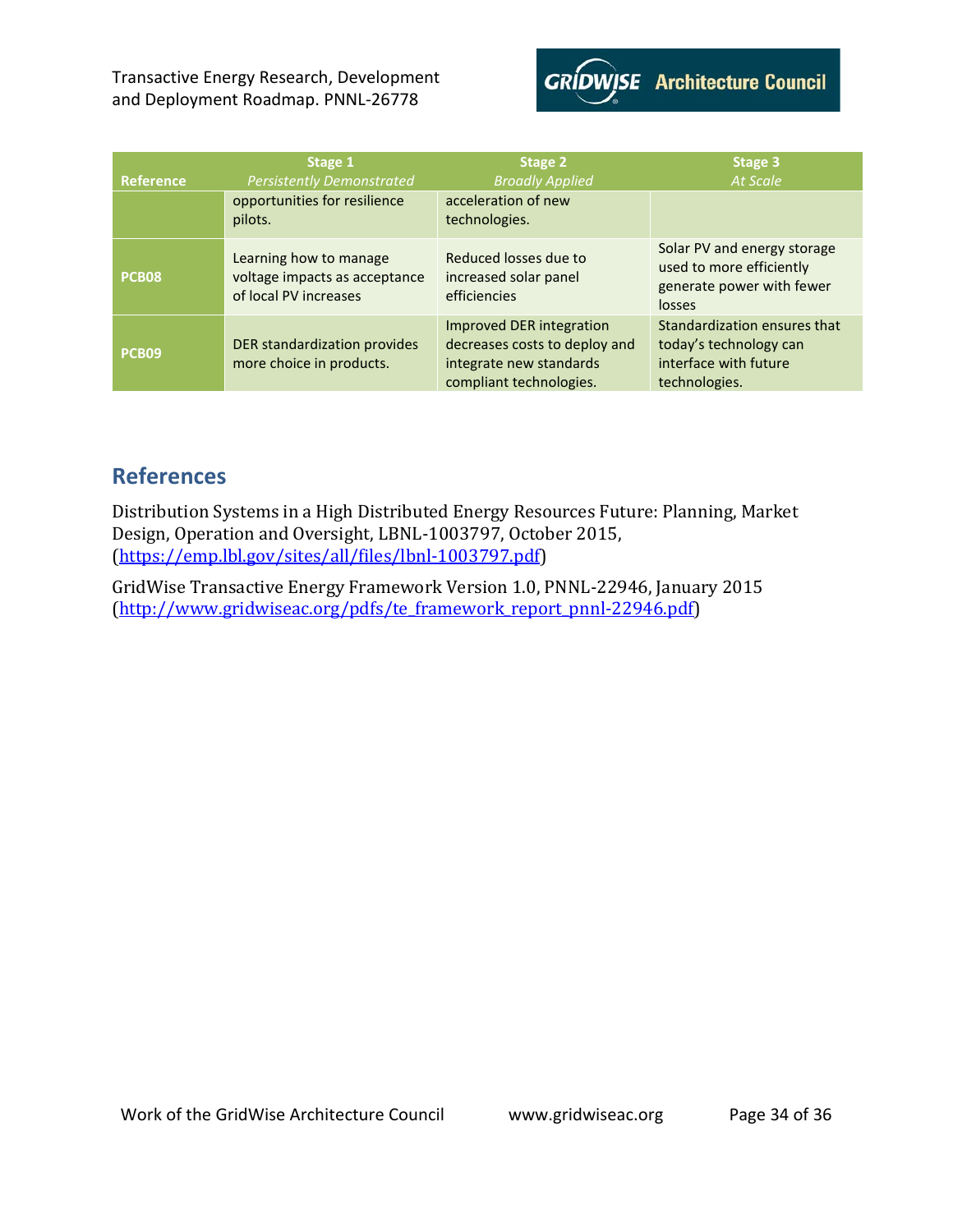# <span id="page-34-0"></span>**Appendix A - Core Concepts**

This appendix states the fundamental concepts<sup>[9](#page-34-4)</sup> in as timeless (stage-free) a manner as possible for each track of the roadmap. **Note**: items in *bolded italics* represent condensed encapsulations of the TE principles described in Section 3.3 of the TE Framework document[10.](#page-34-5)

#### <span id="page-34-1"></span>*Regulatory and Policy*

- **RP1** Support for retail power markets with *non-discriminatory participation[11](#page-34-6)*
- **RP2** Consistency of regulation/minimum requirements from state to state
- **RP3** Dynamic exchange of information and value (including real-time retail tariffs) between wholesale and retail markets across the T&D interface
- **RP4** Intra- and inter- jurisdictional market monitoring and oversight functions are described in policy (and regulation)

### <span id="page-34-2"></span>*Business Models and Value Realization*

- **BM1** Incentives and opportunities exist for all stakeholders with all *parties accountable for standards of performance[12](#page-34-7)*
- **BM2** A means exists to optimally assign value when comparing alternatives (for example wires and non-wires alternatives)
- **BM3** Business models align values across the participating entities in an *observable and auditable[13](#page-34-8)* manner
- **BM4** Opportunities exist for value creation (services) across multiple streams

### <span id="page-34-3"></span>*System Design and Architecture*

I

• **DA1** - A standard set of definitions and interface structures based on Laminar Decomposition for all X2G<sup>[14](#page-34-9)</sup> operations, for transactive exchanges within and across all structural layers

<span id="page-34-9"></span><sup>14</sup> X2G is shorthand for anything-to-grid. This represents the boundary between two controlled systems.

<span id="page-34-4"></span><sup>9</sup> The concepts presented in this overview document may change by the time the roadmap is finalized

<span id="page-34-5"></span><sup>10</sup> GridWise Transactive Energy Framework Version 1.0, PNNL-22946, January 2015 (http://www.gridwiseac.org/pdfs/te\_framework\_report\_pnnl-22946.pdf)

<span id="page-34-6"></span><sup>11</sup> **TE Principle:** Transactive energy systems should provide for non-discriminatory participation by qualified participants

<span id="page-34-7"></span><sup>12</sup> **TE Principle:** Transacting parties are accountable for standards of performance

<span id="page-34-8"></span><sup>13</sup> **TE Principle:** Transactive energy systems should be observable and auditable at interfaces